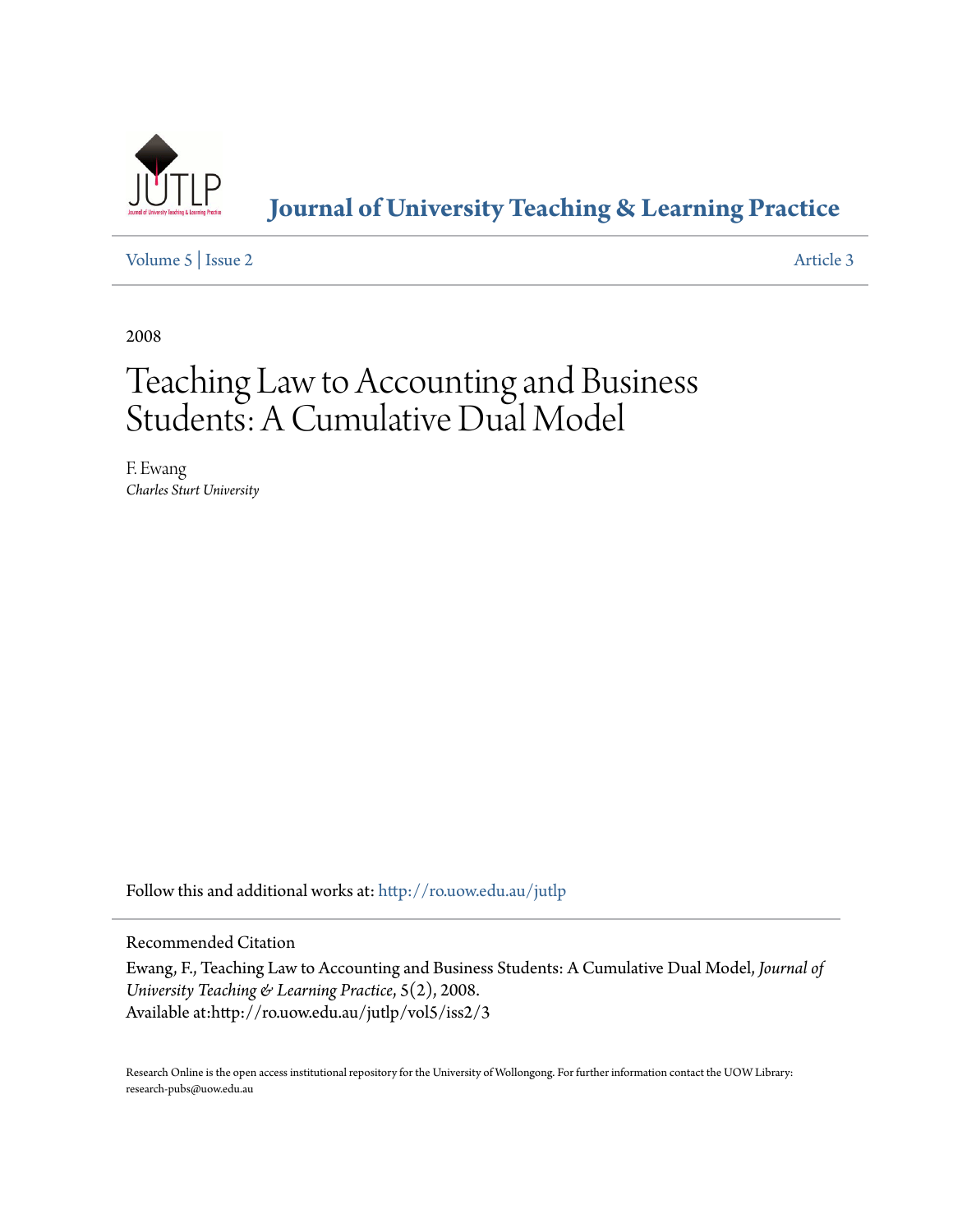#### **Abstract**

This article presents a reflection and comparison of two of my teaching pedagogical approaches for the Business Organisations Law curriculum to undergraduate non-law students at Charles Sturt University. The purpose is to compare and evaluate efficacy of a traditional, lecture-based learning (LBL)<sup>i</sup> with a combination of LBL and problem-based learning (PBL)<sup>ii</sup> in improving performance and outcomes for students enrolled in the accounting and business degrees. Research methods to compare outcomes and performances were evaluated using modified versions of several LBL and PBL related survey questionnaires and a Study Process Questionnaire (SPV) developed by John Biggs for use with Australian tertiary students, and validated for use with students in several Asian countries. Data regarding students' perceptions of LBL and a combination of LBL and PBL were further collected using a 13-point interview questionnaire. Responses from a Likert scale were calculated in percentages and considered in terms of a mean response and data from the qualitative responses coded in NVIVO and analysed thematically. Also, 'tests scores' (assignments and final exam results mostly problem questions) from a traditional LBL class were compared with the scores from a mixture of both LBL and PBL. Though groups' means of both LBL and PBL were closer, the results combined with other indicia revealed that students studying the course through a combination of both lectures and PBL tutorials in a teaching session performed significantly better. The paper recommends a cumulative dual approach as effective course delivering methods.

#### **Cover Page Footnote**

i This teaching method is variously referred to as 'teacher-centered'; 'doctrinal'; 'rote teaching', 'banking method'; 'didactic' teaching) (This article will refer to it as traditional; lecture based learning (hereinafter, as 'LBL'). ii This approach has also been given different names including 'student-centered'; 'collaborative learning'; 'dialogical' approach. For purpose of this article, it will be called problem-based learning (hereinafter, as 'PBL' tutorials).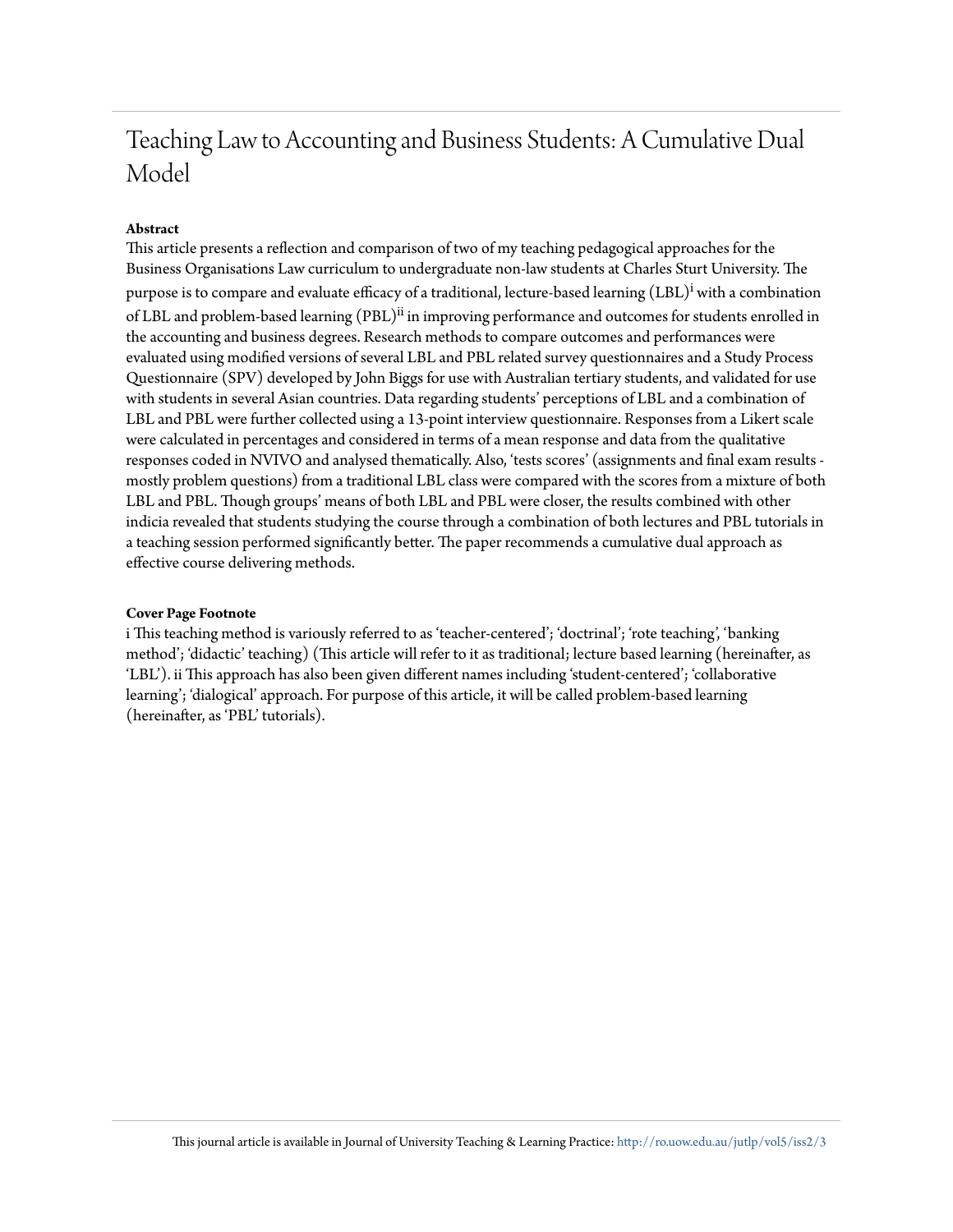

### **Fritz Ewang**

Charles Sturt University

fewang@une.edu.au

### **Abstract**

*This article presents a reflection and comparison of two of my teaching pedagogical approaches for the Business Organisations Law curriculum to undergraduate non-law students at Charles Sturt University. The purpose is to compare and evaluate efficacy of a traditional, lecture-based learning (LBL)<sup><[i](#page-24-0)>i*</sup> with a combination of LBL and problem-based learning (PBL)<sup>*[ii](#page-24-1)*</sup> in *improving performance and outcomes for students enrolled in the accounting and business degrees. Research methods to compare outcomes and performances were evaluated using modified versions of several LBL and*  **PBL related survey questionnaires and a Study Process Questionnaire** *(SPV) developed by John Biggs for use with Australian tertiary students, and*  validated for use with students in several Asian countries. Data regarding *students' perceptions of LBL and a combination of LBL and PBL were further collected using a 13-point interview questionnaire. Responses from a Likert scale were calculated in percentages and considered in terms of a mean response and data from the qualitative responses coded in NVIVO and analysed thematically. Also, 'tests scores' (assignments and final exam results - mostly problem questions) from a traditional LBL class were compared with the scores from a mixture of both LBL and PBL. Though groups' means of both LBL and PBL were closer, the results combined with other indicia revealed that students studying the course through a combination of both lectures and PBL tutorials in a teaching session performed significantly better. The paper recommends a cumulative dual approach as effective course delivering methods.*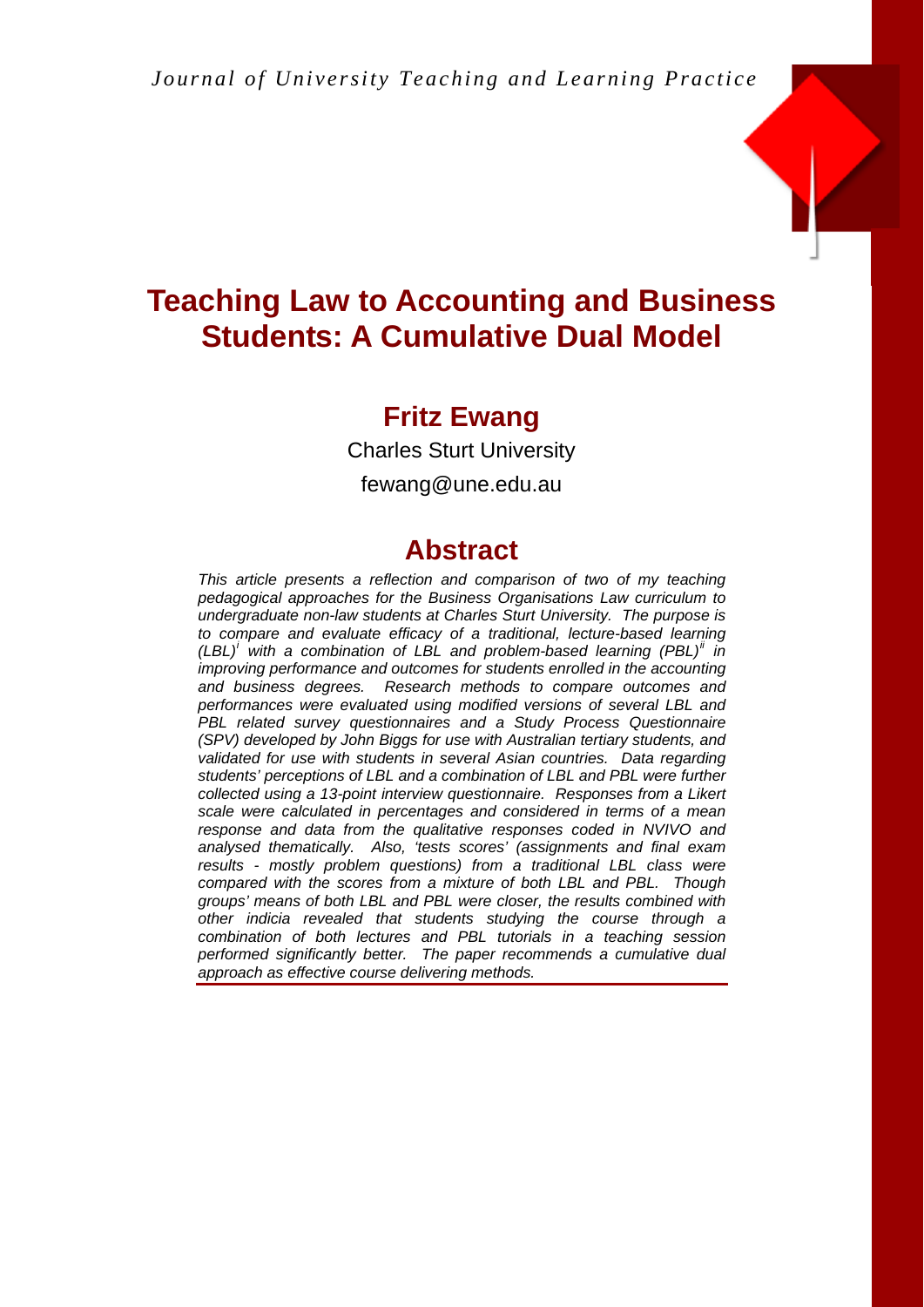## **Introduction**

This article seeks to explore, by reflecting, comparing and evaluating the extent to which a combination of both lecture-based learning (LBL) and Problem-Based-Learning (PBL) tutorials could be used as effective teaching strategies in improving performance and outcomes for non-law students enrolled in Business Organisations Law (Law220), at Charles Sturt University (CSU). The course was taught in the first half of the teaching session using the traditional classroom lecture followed by a tutorial. At the end of this session, students were tasked on the first mid-term exams and, the teaching was also evaluated. Though the evaluation was acceptable, they were not the level one had come to expect in this subject. Furthermore, though the overall percentage pass for test 1 was good (80%), students' approach in answering law questions or acquiring the relevant knowledge for the course was rudimentary and inadequate. It was clear that the traditional lecture method initially adopted was flagging. I then decided to incorporate a problem-based learning tutorial in the second half of the teaching session. With this and other concerns in mind, I decided to teach Law220 within a given teaching period using a combination of both the traditional lecture and the PBL tutorials and compare as many parameters as possible to determine whether the lecture method or a mixture of both were equal in achieving performances and outcomes (Sandra et al, 2005; Judy et al, 2003; Kathy & Werner, 2000; Ya-Chen et al, 1999; Newman, 1995; Lieux, 1996; Wolfram & Stefan, 1999).

The results suggest that when both teaching and learning approaches are cumulatively used students learn and perform better than when they study and learn solely by either LBL or PBL (Miller, 2003; Kathy & Werner, 2000; Vermon & Blake, 1993; Kaodonis, 2004; Thomson & Babington, 2004).<sup>[iii](#page-24-2)</sup> Legal education generally embraces many essential core skills and values which include critical and analytical skills, problem solving skills, writing and communication skills, knowledge and task organisation, management and social responsibility skills (Johnstone et al, 2003; Brand, 1999; R. Woellner, 1998; Christudason, 2004). Though accounting and business students enrolled in Law220 are 'pseudo lawyers', they are obliged to acquire some of these generic skills and abilities for life-long learning and meet the challenges of the ever growing and increasingly complex professional career (Bedford et al, 1986; Deppe et al, 1991; Bedford Report, 1986). In order to produce accounting and business graduates that possess the core skills and values demanded of them in their professional life, law academics need to understand their students' needs and perceptions of our courses and the way they learn and, the relevance of the courses to their future working. Once, we are aware of these issues, we can then take a more proactive and holistic teaching approach that embraces both lecture based learning and PBL to enhance their generic skills (Elliot & Wolfe, 1981; Elliot Klayman et al, 1984; Weinstein, 1999; Siedel, 2000).

Accounting and business students studying business organisations law at 'CSU' found learning law as difficult and challenging.<sup>[iv](#page-24-2)</sup> The problems for this perception from a survey conducted attributed it to a number of factors: 20% of students interviewed found learning law challenging because of language and cultural barriers (mostly Asian international students); 90% are unfamiliar with legal language. At least, 65% attributed the teaching method as one of the factors making non-law students to find it hard and difficult studying law. Many (90%) are overwhelmed by the amount of reading required in law.

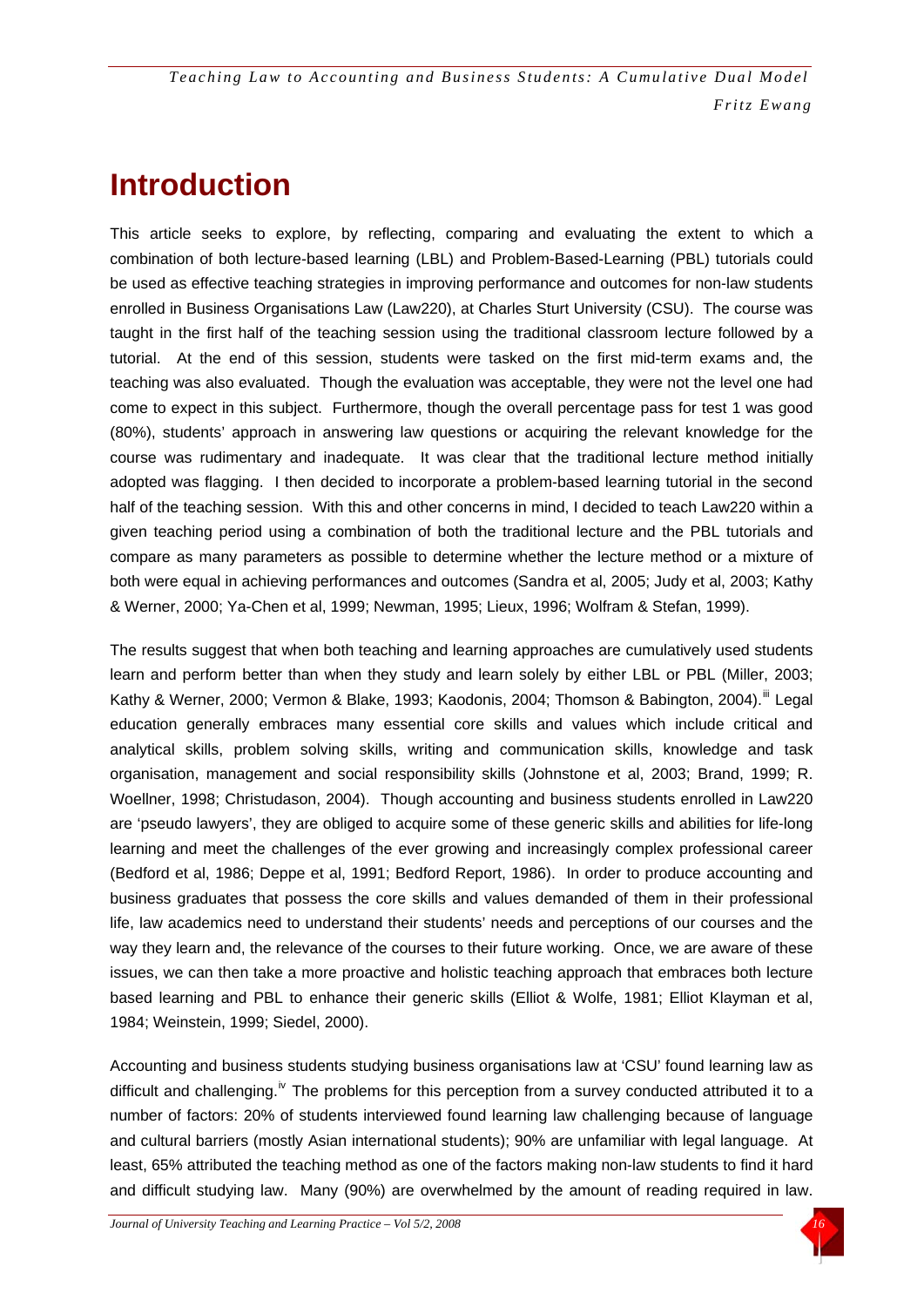Because of these perceptions, students tend to disengage from genuine involvement and come to believe that learning is the same as note taking and for the lecturer to provide a list of things for them to take away (Alice Christudason, 2004; Michael Little et al, 1995). Empirical evidence in medical education suggests that when students learn to acquire knowledge through a combination of LBL and problem-based learning method, they do not only outperform those studying solely by either one of the methods, they 'learn-to-do' by moving from passivity to active participants and, acquire generic skills essential for life long learning (Woodward, 1996; Albanese & Mitchell, 1993; Berkson, 1993; Daves knowlton, 2003; Erin, 2006). Although traditional, lecture-based learning and problem-based learning share commonalities, they both have different roles to play in enhancing student performance and outcomes. Using both quantitative and qualitative research methods the study suggests that a cumulative use of both LBL and PBL in a teaching session are more effective in improving students performance and outcomes in the study of Law220 (Compare Coles, 1985; Newble & Clake, 1986; Kathy et al, 2000; Ya-Chen Tina et al, 1996; Kolb, 1981; Wolfram & Stefan, 1999; Malton & Saljo, 1976; Biggs, 1979; Vida Allen, 2006; Lillian, 2002).

## **Literature Review**

The literature on the teaching of law reveals different approaches including, the traditional lecture, the Socratic method, the contextualisation approach and the problem-based learning method (Gower, 1950; Friedman, 1985; Vida Allen, 2006; Duch, Groh & Allen, 2001; Bruffee, 1986; Maher, 1968; Winning et al, 1997; Boud & Feletti, 1997; Hart & Norwood, 1994). Although there is an extensive amount of literature available on both Lecture-based learning & Problem-based Learning in legal education in Australia (Vijaya, 2002; Oliver & Omair, 1999; Mac Farlane & Manwaring, 1998; Henriss-Anderseen, 2002; Johnstone, 1992; Hatira, 2000; Baron, 2002; John Biggs, 1996; Hammond, 1999; Martin, 2003; Nathanson, 1996; Blunder, 1990; Boud, 1985; Gordon, 1989; Johnstone et al, 2003), most turned to be more focused on the impact PBL has on law students learning. Other studies turn to favour either PBL over LBL (and vice versa) as an effective teaching tool for enhancing learning (Vijaya, 2002; Hatira, 2000; Martin, 2003). Presumably, very little literature or study have used empirical research as evidence to suggest how a combination of both LBL and PBL are equally effective in enhancing non-law students' learning performances and outcomes.

#### *1. The Traditional Lecture Based Learning Method (LBL)*

A substantial body of literature advocates the use of the traditional lecture method as a learning approach positively contributing to student learning process (Soetendorp et al, 2000; Carter & Urkerlesbay, 1989; Gower, 1950; Landman, 1953; Redlich, 1914; Myron, 1992; Blight, 1998; Cannon, 1992; Fetherston, 2001; Lauurillard, Boyce, 2004; 2002; Rob, 2006; Friedman, 1870; Vida Allen, 2006). The pedagogy has been dominated by the study of the principles and rules of law which have provided the focus for the study. It tends to be highly structured and relatively teacher-centred and focus has been on 'inputs', the topics to be presented, the sequencing of presentations (Stollenwerk, 1995; Le Brun 7 Johnstone, 1994; Lilltle & Daughtrey Jr, 1995). Through this approach, a lecture is presented to students as they listen and scribble down notes and read textbooks that distilled the rules

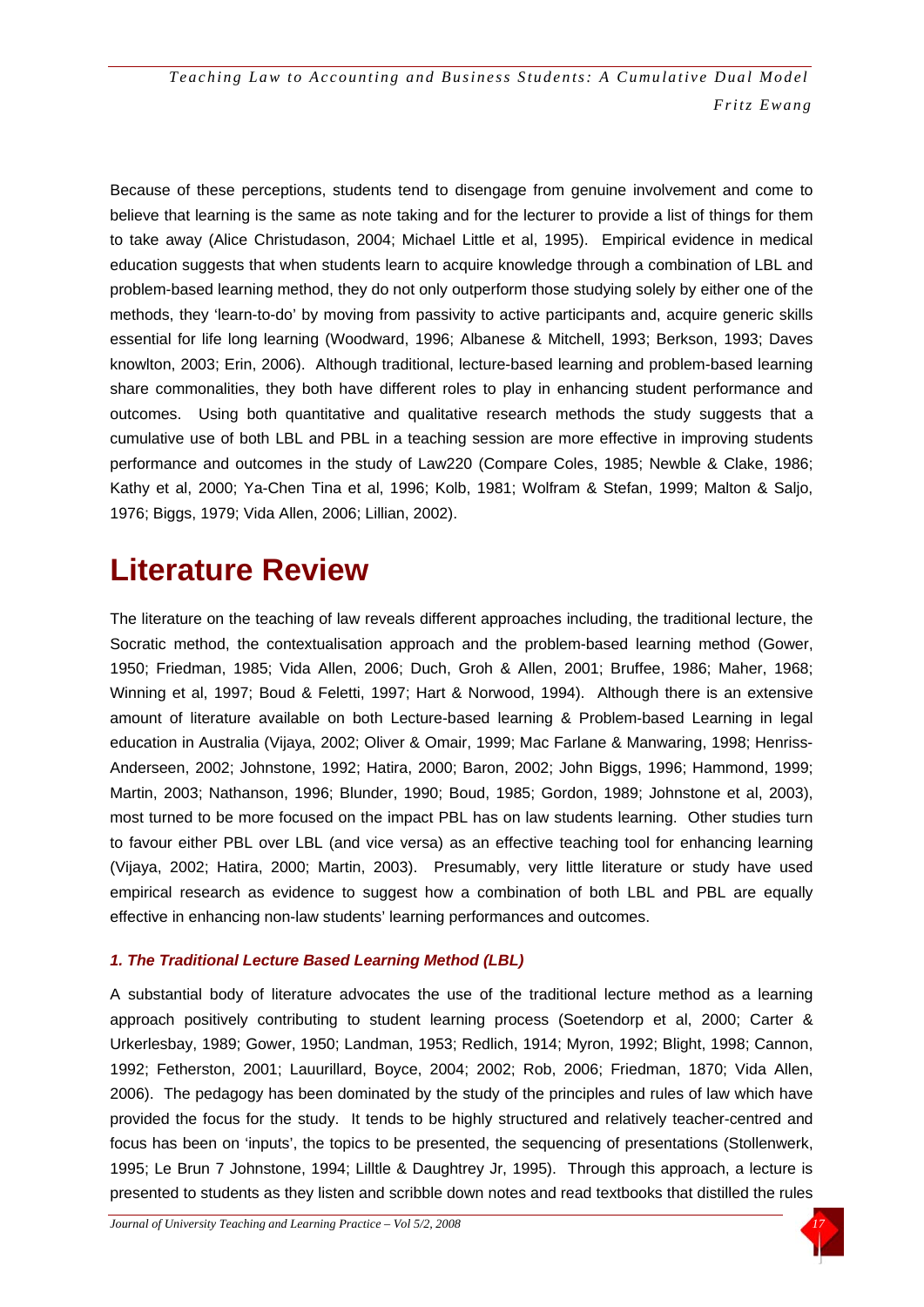from the cases. Boyce (2004) labels this approach as a 'banking' method where students passively sit and receive deposits of facts from the lecturer, and then withdrew these same facts at examination time. Traditionally, a lawyer-academic delivers pre-packaged knowledge to students - usually starting out by mentioning the topic, followed by explanation of the legal principle, and proceeds by important cases which either set the 'precedent' for the principle and/or expand the facts of the cases which are described and the decisions made by the judges explained. In most Universities the dominant mode of teaching consists of a teacher-centred learning as a routine method to transmit knowledge to students (Laurillard, 2002:81). Fetherson (2001) opines that 'the unspoken assumption behind this approach is that delivery of the material is through a process of osmosis.

Many advantages could derive from this approach. Firstly, the information can be imparted quickly to a large group of students. Furthermore, the lecture provides guidance to students and the conceptual framework for further reading (Gower, 1950). Gower (1950) posited; "the point of lectures is not to display the teacher's learning but to encourage the student to learn". It guides the learner in gathering the required content information for a mastery of the course (Bligh,1992). Some research suggests that there is overwhelming evidence that the teacher-centred teaching methods are more effective in improving student achievement (California Based Pacific Institute, 2006). This is based on the grounds that by transmitting content information students acquire knowledge. Lance Izumi (2006) states: "The hard evidence clearly shows that traditional teacher-centred, knowledge-based instructional methods improve student achievement more than the progressive child-centred methods favoured by California's schools of Education." Hativa (2000) suggests that one way to improve the traditional method of large class teaching is the need to create 'vicarious experience' (i.e. drawing on examples which relate to students' personal experience). However, despite its nicety, the method has often been criticised as fairly inadequate, leaving students very passive in the sense that they absorbed information only as active listeners and 'copycats' but do not interact with either the lecturer or other students (Fetherston, 2001). Others criticise the approach as 'old and traditional and too authoritative' (Gerhardt, 1956; Phillips & Baudain, 2002); requiring 'lack of student motivation', 'little intellectual effort' and reducing student involvement 'to the taking of notes' (Andrew Pirie, 1987). Gower (1950) puts it this way: "A lecturer dashes in at five minutes past the hour, gabbles dictation until five minutes to the hour, barks forbiddingly "any questions" and then dashes out again (:140). Generally, academics relying on the traditional lecture-based way of teaching spend too much time on content mastery and too little time and effort to helping students to develop skills that will enrich their lives and make them successful" (Albrecht, Steve et al, 2000). In his autobiography (exaggerated though), Bertrand Russell (1967) said: "As an undergraduate I was persuaded that the dons were a wholly unnecessary part of the university. I derived no benefits from lectures, and I made a vow to myself that when in due course if I became a lecturer I would not suppose that lecturing did any good. I have kept this vow."

Generally, the traditional lecture system is a sound method of imparting knowledge as it has the potential of introducing students very briefly into general ideas to a branch of law, and in disseminating legal information. It is when one deals with general ideas, especially with the principles and doctrines of a field of law and with their systematisation that one comes to the essential contribution of the

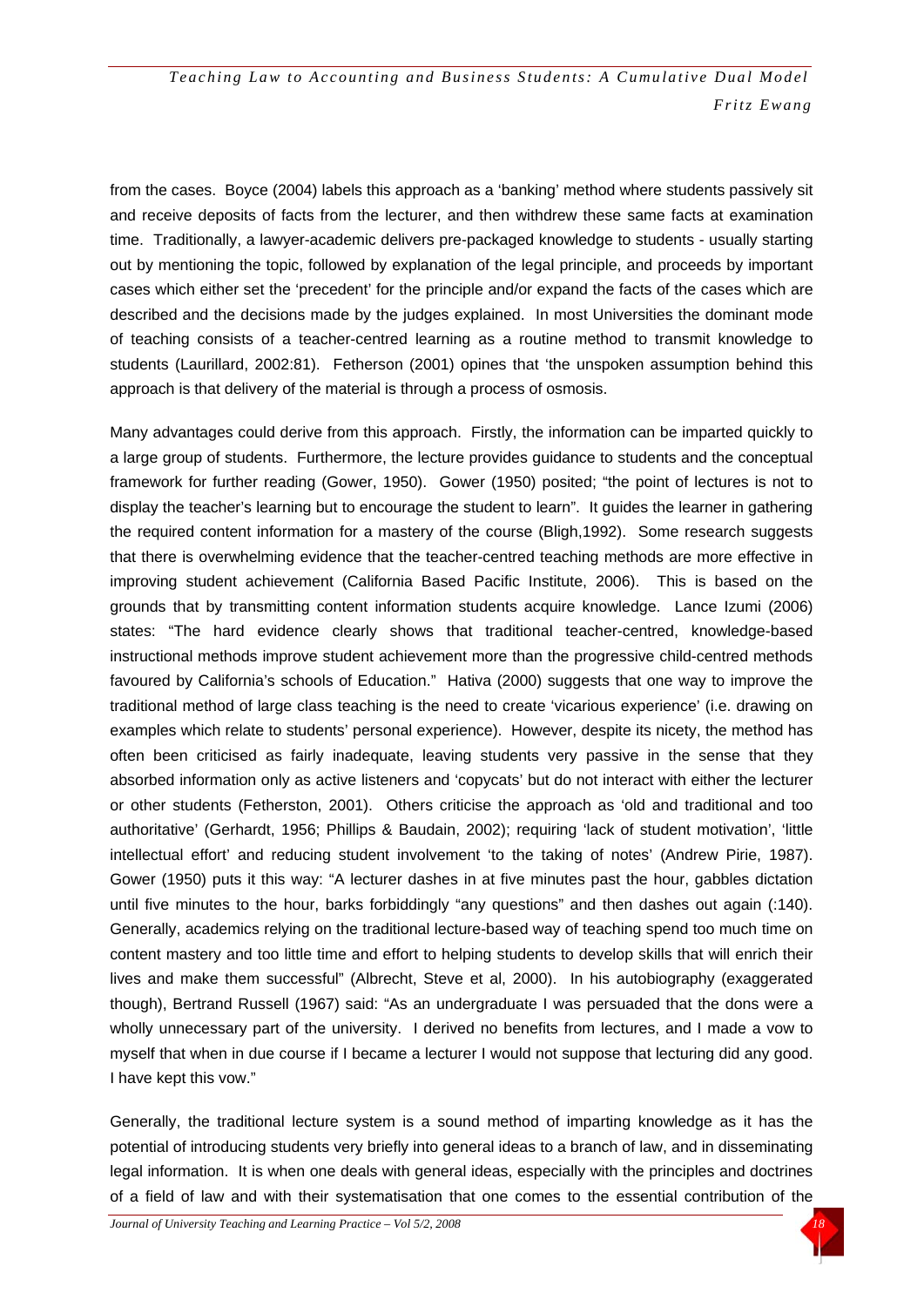traditional lecture to knowledge. The concern with the traditional, lecture-based teaching is that students are primarily 'engaged in rote' learning, which entails the acquisition of facts that have little staying power (Duch, Groh et al, 2001). Such an approach represents what Paulo Freire calls a 'banking model of education'; where information flows in one direction, from the teacher to student and students' become recipients of what their teachers have determined they need to learn (Vivian Zamel, 2000). Collaborative theorists also argue that traditional classroom methods have failed to teach students what they most require - a critical stance toward authority and the ability to cooperate to solve problems (Bruffee, 1986; Bligh, 1972; 1998; Le Brun & Johnstone, 1994). LBL is believed to significantly improve students' acquisition of content knowledge and the rules of law (HsingChi Wang et al, 1999) however, when the content-based lecture method is too long and there are so many vocabularies that students don't recognise or relate to, they start to drift away and turn their attention to day dreaming (Maher, 1968).

#### *2. The Problem-Based Learning Method ("PBL")*

Since its inception in medical education, to help medical students learn the basic biomedical science knowledge and skills in the context of dealing with authentic medical cases, PBL has grown dramatically in multiple disciplines, in Australia and internationally (Vijaya, 2002; Oli[v](#page-24-2)er & Omair, 1999; Macfarlane & Manwaring, 1998; Baron, 2002; Hammond, 1999; Walsh, Seymour et al, 1998; Townsend et al, 1997; Seymour et al, 1998; Boud, 1985; Gordon, 1989; Simmons, 2006; Bryson, 1974; Gallagher, Stephen et al, 1995; Mayo & Donnelly, 1993; Dewey, 1938). In practical terms, problem-based learning "is a pedagogical strategy for posing significant, contextualised, real world scenarios, and providing resources, guidance and instruction to learners as they develop content knowledge and problem-solving skills" (Vijaya, 2002; Oliver et al, 1999; Henriss-Anderseen, 2002; Boud, 1985; Mayo, Donnelly et al, 1993; Rhem, 1998; Dahlgren et al, 1998). Unlike traditional information driven teaching, PBL starts with a problem and requires students to utilise the problem to stimulate the acquisition of information and the application of it to solve problems. It empowers students to conduct research, integrate theory and practice, and apply knowledge and skills to develop viable solution to a defined problem (Johnstone, 1992; Hammond, 1999; Barrows & Tamblyn, 1980; Rhem, 1998; Gallagher et al, 1995; Boud, 1985). Often the problems are framed in a scenario or case study format and the problem drives the learning. As Boud & Felletti, (1997) puts it; "The starting point for learning with PBL is a problem, query or puzzle that the learner wishes to solve".

Cottlell (2000) added: "A PBL starts with an unfolding problem…in that the problem itself does not contain sufficient information for the student to solve it. Initially, the problem has a vague and broad requirement. As students wrestle with the problem they first must determine what information they must obtain to fulfil the requirement. The problem 'unfolds' as students are given additional information that allows them to engage the problem at an increasingly concrete level. As the students work together on the several stages of the problem, they simultaneously learn both course related concepts and problem solving skills".

The 'AICPA', (2001) Core Competency Framework for Entry into the Accounting Profession has listed PBL as one of the recommended 'strategies and classroom techniques' for the development of

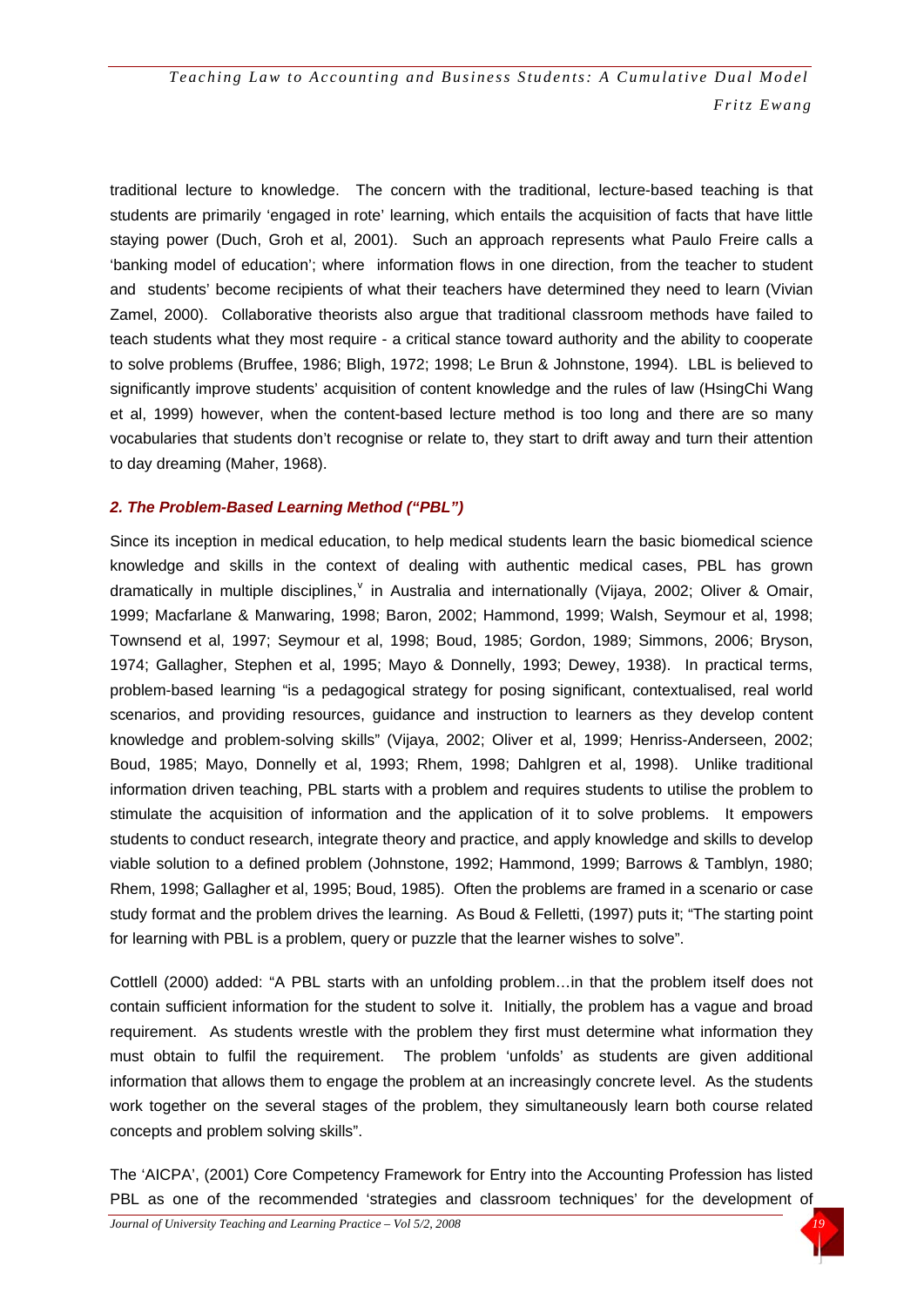requisite competencies for accounting professionals. "AICPA" (2001) are urging Academics to embrace the 'paradigm shift from content-driven to a skills-based curriculum' by adopting PBL among other pedagogical approaches. Generally, PBL is aimed at promoting deep understanding of subject matter content while simultaneously developing higher order thinking and disciplinary knowledge bases and skills. It further places students in the active role of problem solvers and confronts students with a real-world situation (Marfarlane et al, 1998). The rationale for PBL is to encourage students to take responsibility for their own learning by providing a problem that needs solving. In essence, PBL focuses on 'how to learn', rather than 'what to learn'.

There is evidence in research which suggests that problem-based learning is the accepted form of learning in client and consumer driven disciplines such as law, accounting, marketing, business, engineering and medicine, because it mirrors the real problems that practitioners and professionals face (Boud & Felletti, 1998; Vida Allen, 2006). Research concludes that students learn best and develop generic skills when they take responsibility for their own learning and perceive assessment as real and relevant (Neane, 1982; Walton & Mathews, 1989; Schwartz, 1998; Norman & Schmidt, 1992). Research also indicates that employers worldwide want graduates who have generic skills - including well developed communication, teamwork and problem solving skills (Hall, 1989; Roisin Donnelly et al, 2005).

The PBL approach is supported by cognitive psychology, which states that competence is fostered not primarily by teaching to deliver knowledge, but through teaching to engender specific kinds of cognitive activity (Glaser, 1991). Some critiques argue that problem solving is a worthy pursuit, but they suggest that PBL is more suited for the general education curriculum. In other words, they contend that general education courses should promote problem solving abilities among students but that courses should focus on content (Hung & Jonassen, 2003). The beauty of PBL over traditional lecture learning is that PBL enables students to learn a required set of competencies or objectives and to develop the skills necessary for self-directed, life-long learning (Young, 1998; Engel, 1998). PBL makes pedagogical sense in fostering the application and integration of knowledge, building on previous understanding, promoting student interaction and team work, thereby enhancing students' interpersonal skills relevant to future professional activities (Allyn Walsh, 2005). Many of the skills learned through PBL are those desired by today's employer, including the ability to work well with others, make thoughtful decisions, take initiative, and solve complex problems (Jullian, 2004; Soetendorg & Linda, 2000).

## **Research Method**

The total number of undergraduate internal students enrolled in Business organisations law (Law 220), in the School of Commerce, in the spring of 2006, July to November at Charles Sturt University was 65. The author was the sole lecturer and tutorial facilitator for the teaching session. Out of this number, 45 were 'sampled', giving a 75% participation rate of the class. 80% of the students undertaking this course were national students and 20% were international students. Of the demographic population, 25 were females (55.5%) ranging from age 19-25 (mean age 23.5) and 20

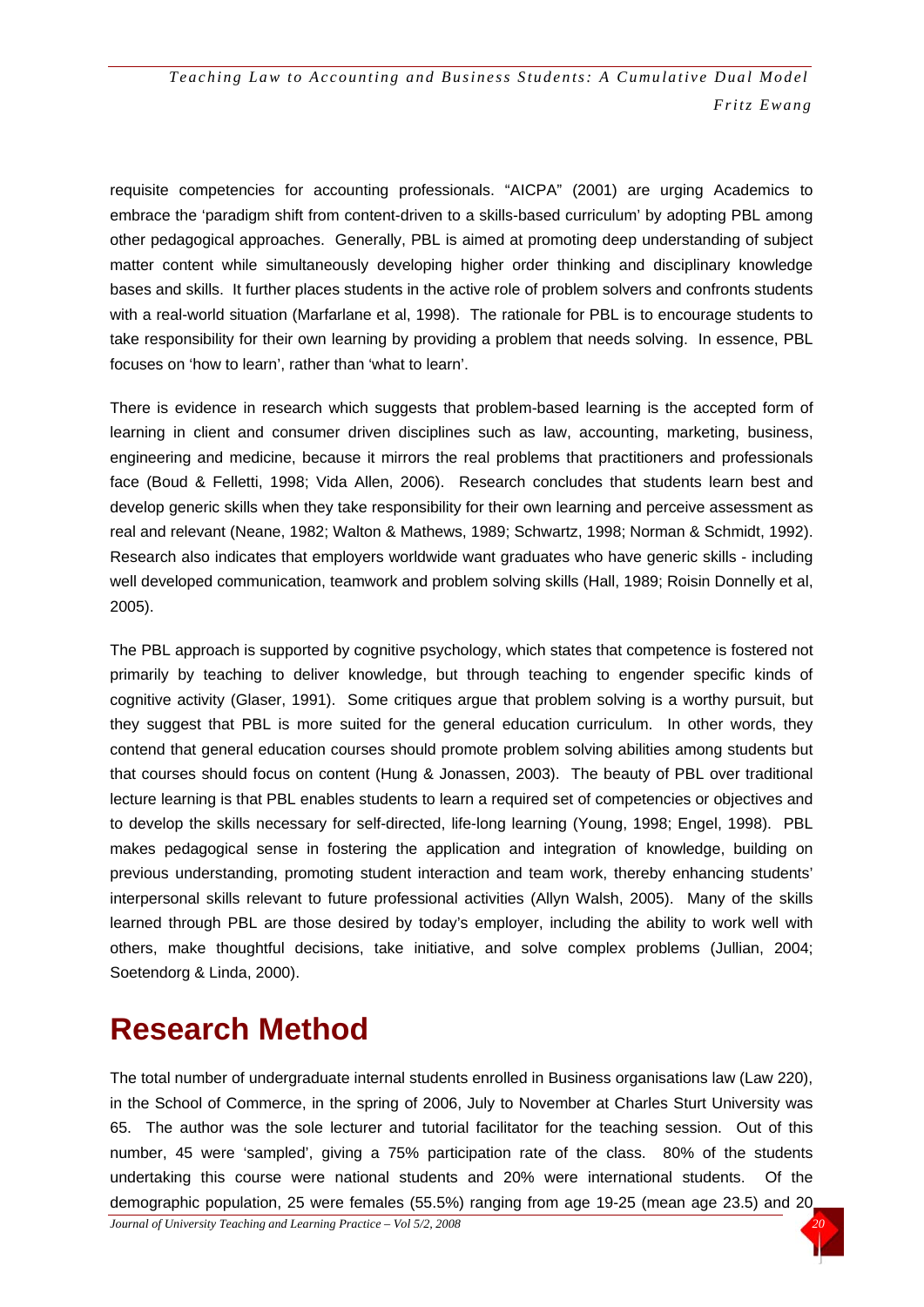were male (45.5%) with age differences 19-30 (mean age 24.5). The instrument used to sample these students was a modified version of several LBL and PBL related survey questionnaires and a Study Process Questionnaire (SPV) developed by John Biggs for use with Australian tertiary students, and validated for use with students in several Asian countries (O'Hanlon, et al, 1995; Kalaim et al, 1996; Biggs, 1987). This was followed by an interview conducted face-to-face. The interview questionnaires consisted of 13 items reflecting teaching motivations and outcomes for both LBL and PBL and were emailed to students three days prior to the interview. A face-to-face interview that followed after the questionnaire lasted from between 10 minutes to 20 minutes. The interviews were not taped but notes were scribbled down in short-hand form. The questionnaire identified student learning outcomes in terms of the descriptors: LBL, PBL tutorials and achieving approaches to learning. Research methods to compare performance and outcomes included two mid term assignments, one end of term exams and participation records at the PBL and LBL tutorials. Data regarding students' perceptions of the traditional LBL and a combination of LBL and PBL were further collected using the 13 point interview questionnaires. Responses from a Likert scale were calculated in percentages and considered in terms of a mean response and data from the qualitative responses coded in NVIVO and analysed thematically. To determine and compare traditional, LBL and a combination of both LBL and PBL which produces positive performance and outcomes and life-long learning, teaching of Law220 was conducted in two stages. Stage 1, first half of the teaching session (July-Sept) was devoted to the traditional, class lectures followed by small group 'semi-lectures' in tutorials. During this first stage, students studying and learning through the traditional, LBL sat in their comfort zones and with buddies in both lectures and tutorials. Stage 2-second part of the teaching session (Sept-November) was based on a combination of the LBL (in auditoriums) and PBL small group tutorials and workshops.

During this second stage students were exposed to a mixture of both approaches, they sat with their buddies and in their comfort zones during class lectures. However, during tutorials and workshops, they were randomly assigned to two groups and further divided into ten sub-groups of five-six students per group where they sat in a horse-shoe or circular positions. At the end of each teaching session, students were assessed and evaluated on a mid-semester exam (assignment one and two - mostly problem-based questions). Students were evaluated on final examination (open book examination with a choice of four problem questions to answer). Both the LBL and PBL format applied the principles, goals, and methods used by other authors (Strabd, Morley et al, 1987; Winslade; 1994; Barrow & Tamblyn, 1980). Within the teaching of the course and the achievement of the learning performances and outcomes of the module, the following strategies were adopted (Alastair, 2002). Two-hour lectures per week using the LBL and two hours tutorial using the PBL were used throughout the session. At the end of each teaching session (lecture and PBL tutorial), students were asked to evaluate their learning in a feed back situation. This approach was used because feedback from students was a useful source of information for the structure and revision of the proceeding session. Additionally, students were asked to complete an anonymous questionnaire at the end of each teaching session. These questionnaires were structured to investigate the students' experiences of the LBL and PBL.

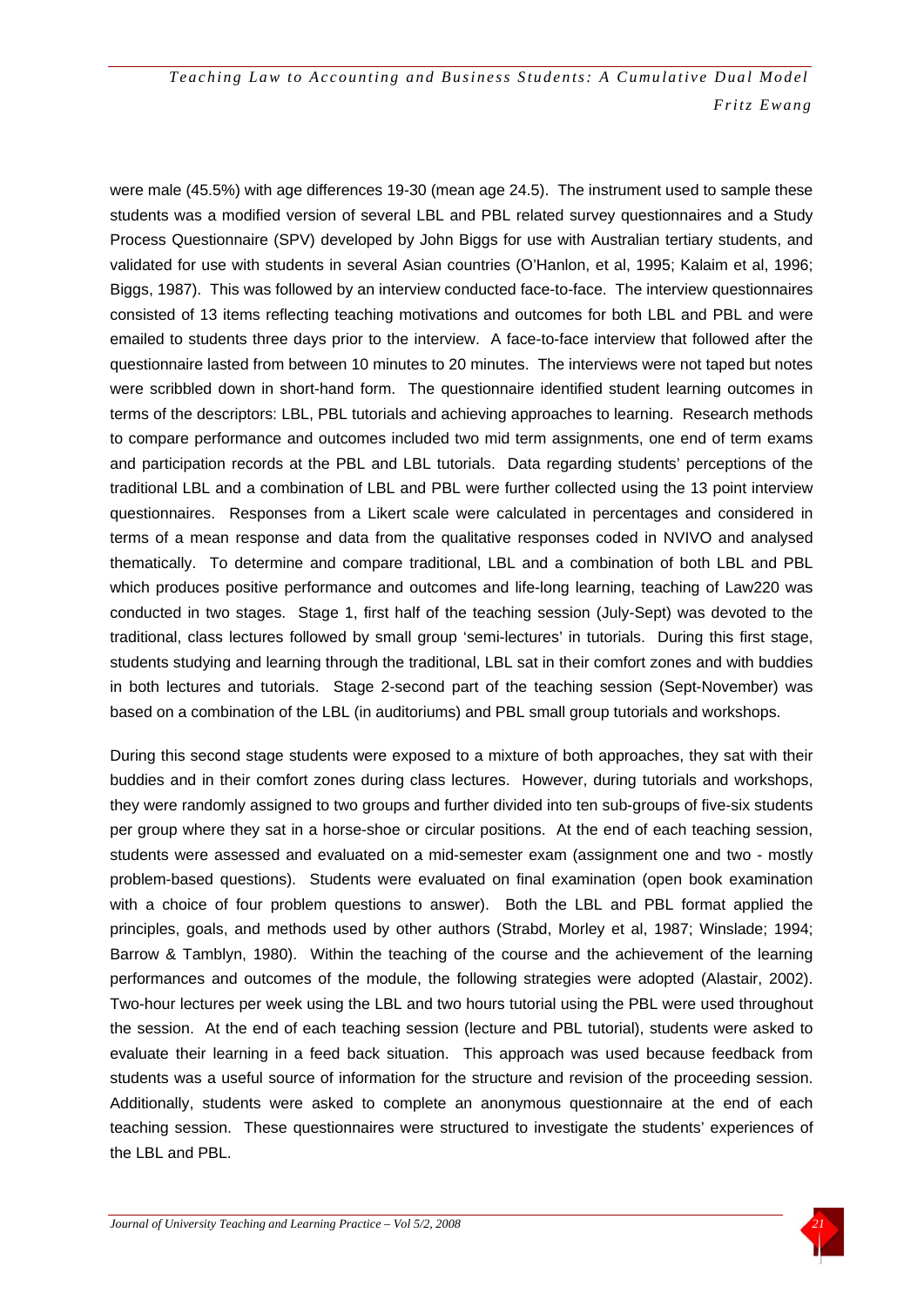## **A Cumulative Dual Model for Teaching Law**

Although there is a lack of theoretical and empirical investigation as to whether there is an 'ideal' teaching method, the cumulative dual approach as a teaching strategy for teaching law to non-lawyers is a reflective case study analysis as an attempt to enhance student learning.

#### *1. Reflective Practice on the Use of the Traditional method*

In the spring of 2006 at CSU, I taught Law220 to 65 internal undergraduate accounting and business degree students. It was a 1 x 2-hour per week lecture (Wednesdays and Thursdays at 11-12 noon). Most of these students were pursuing professional careers spanning the areas of accounting, business management and business and information systems. Bearing in mind the needs of the students and their different abilities I decided to wholly adopt the LBL in the first phrase of my teaching hoping it will enhance their learning potentials. Prior to the first lecture, I had communicated to the students through the online forum the course outline. During the lectures, with students sitting in their 'comfort' zones and with buddies, I distributed the lecture material for the day which reflects the lecture. The lecture commenced in the usual way (including introduction of the topic and its objective followed by a brief hypothetical illustration of a real life scenario). The lecture proceeds by providing the 'law in contexts' explaining the legal principles, case and statute law which set the precedent or expand the principle. Throughout the lectures, they listened, some would smile, some would yawn all of them would scribble furiously. Even though students were informed of the topic prior to the lecture only about 10% made any effort to read or prepare for the class in advance. As the lecture proceeds, I pause in between to involve the students either by a comment of general interest or to inquire if they were following the discussion or having any questions of relevance. I tried general questions for the whole class and even, specific questions to individuals. There was in fact little or no interaction. I immediately realised that when you ask a general question students do not respond either because they are too shy to speak in front of large group of students or because of the perception that their job in the class is to listen and take down notes. This demonstrates some degree of passivity and lack of interaction. Tutorials which meet once a week to discuss the topics in the lectures are timetabled after the lecture. The tutorial class was divided into three groups of 23 students per group. Students are not randomly grouped and setting positions are at their discretion. Prior to the tutorials, students' are given a task (problem question or essay question imparting on the law and that has some connection to their future careers). While group work is encouraged students hardly work in groups and prefer to independently seek out their own information. Though the tutorials are to provide an opportunity for the students to apply the content knowledge obtained in lectures, they come to the tutorials, with only 30% doing the task with almost 100% expecting the tutor to give the answers for them to scribble down. Generally, when the 30% who have prepared in advance are called to present their work, there is lack of 'sophistication' in their approach. The other 70% who did nothing, either because they lack the skills in answering a legal question or they don't have the motivation, forces the tutor to now present a semi-lecture in the hope of reawakening (recalling) their memories. Though tutorials are not to be a repeat of the lectures, it often degenerates into the tutor going over the recent lectures (Maher, 1969).

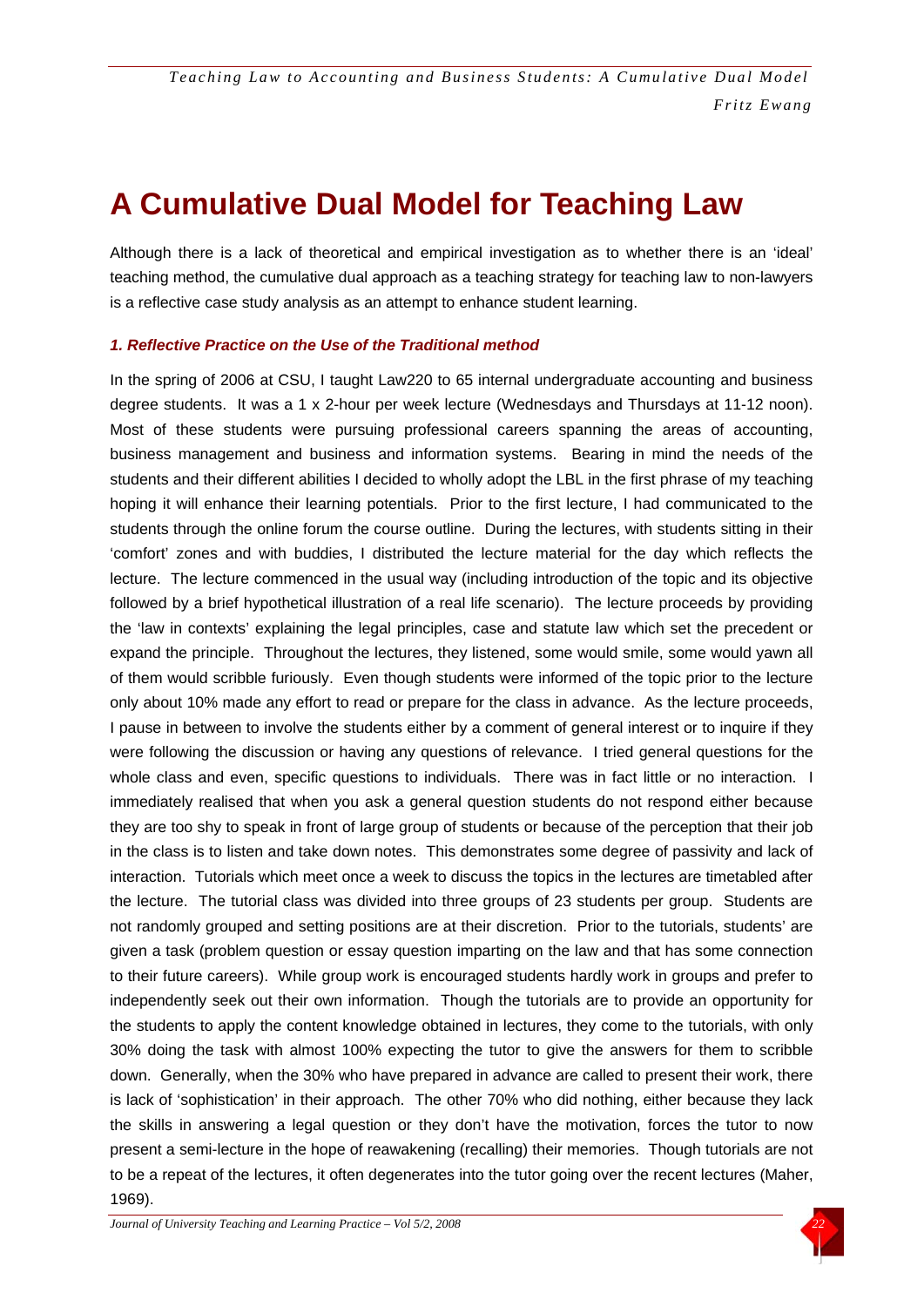Despite this approach, interaction between students and the tutor inter se is minimal because all they are interested in is for the tutor to provide sample answers so that they can take down notes. Students are again reluctant to pose any questions not even when they are asked to read what they have prepared. Halfway through the course using the LBL, students were assessed on a mid-term exam (assignment 1-15%), consisting of a problem scenario and requiring them to apply the law. Of the 65 students who wrote the tests, there was a 75% passed rate and a 25% fail. Though the overall performance was good, I realised however that the students were becoming good scribes but not effectively learning much. The basic skills for the success rate may be attributed to note-taking, memorisation and regurgitation of isolated facts but lacking in critical thinking and problem solving skills. It was clear from the traditional LBL and tutorials that the students were acquiring a 'superficial' knowledge about law and its operation but not actively engaged in active learning. They often regurgitate the information they have read without proper understanding (Marton & Saljo, 1976). Encouraging students to remain in a passive role in the classroom may promote rote learning and give immature students a naïve view of knowledge and how it is acquired. I found the traditional method interesting for several reasons: it enhances short term learning process and performance. It is important in supporting the students' learning process since the topics of the lectures are purposely positioned to aid the students in gathering the information for their module and confirm their progress rather than pre-empt their findings (Corbin, 2002).

The Traditional method can be improved and fine-tuned in line with the Bo-Linn's (2006) approach: the lecture should begin by using an introduction that will catch the listener's interest (break the ice with informal talk outside of class, enter the class five minutes early, and while the students file in, ask them any current events, light-hearted topics in an informal manner. Informal 'small talk' may help break the ice before a discussion, and a relaxed and comfortable student will invariably feel more inclined to add his/her opinions to the class conversation); provide a brief overview of the lecture's content with a handout; tell students how you expect them to use the lecture material. Define or explain unfamiliar terminology; allow for some flexibility in the amount of content to be presented in order to respond to student questions and comments; determine the key points to be developed during the class lecture (when every nuance, detail, or instance of a topic is discussed, or when too many ideas are presented and not well developed, students often lose sight of the main idea); organise material in some logical order; prepare examples to clarify and emphasise key ideas and encourage students to interrupt lectures by posing questions. Throughout the lecture check on student understanding by asking students to: answer specific questions; avoid barking at the end of the lecture 'any questions' but, rather, ask, "Did you have any questions concerning the topic or any part of the topic for today?". Check on student understanding by watching the class from non-verbal cues of inattention, confusion or misunderstanding; provide closure for the lecture (suggestions include briefly summarize lecture material and preview what lies ahead). Despite the importance attached to the traditional method, I needed to do something better to motivate and innovate my teaching that would fully prepare the students for the real challenges in their career paths. This will involve turning some of my traditional, lecture format classes into interactive learning environment incorporating problembased learning tutorials.

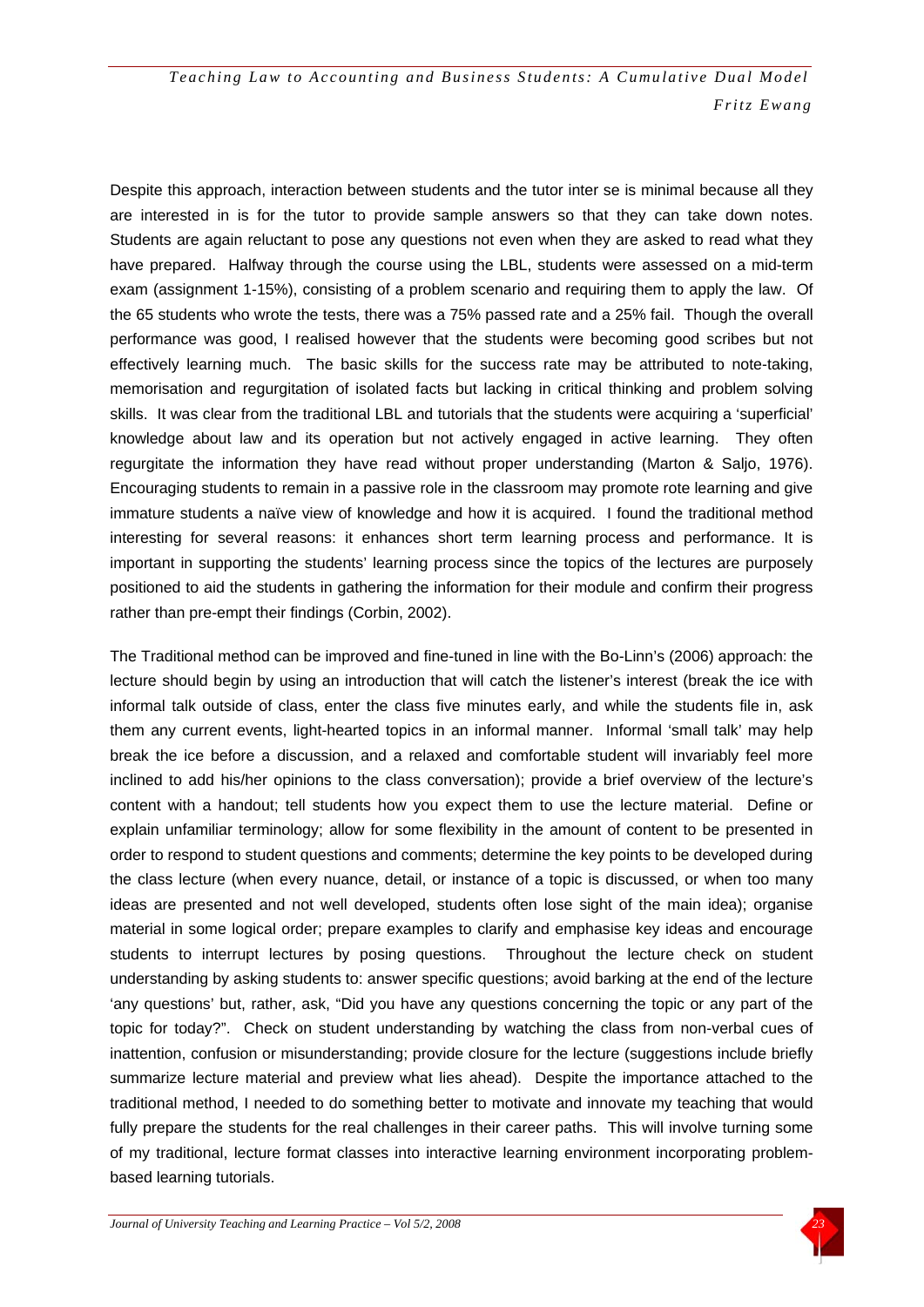#### *2. Reflective Practice on the use of the PBL Tutorials in Law220*

To reinforce and transform my traditional lecture format classroom into an interactive learning environment, I incorporated problem-based learning into my tutorials during the last half of the teaching session. It is this PBL tutorial component that has been emphasised in my cumulative dual model. This approach appeals to me because it allows me to draw on a variety of students' vicarious experiences and understandings, both in their own disciplines and in their personal life. In order to foster active rather than passive learning, my PBL tutorials diverges from a traditional lecture format to emphasising small facilitation groups in which all learning is problem-based (Sandra Rich et al, 2005). Prior to the first PBL tutorials, all students (n=65) enrolled in law220 were randomly divided into two groups A and B (of 33 students per group) for a double 1 hour tutorials on Monday. A 'buzz group' technique was used as a strategy for dividing a large group randomly into smaller sub-groups comprising 5-6 participants (Matiru, 1995). Students are grouped with varying abilities, race and gender. An example of how to go about doing this is to review students' previous academic records and then assign a number to each student in the class then get all the 'number ones' to sit together, all the 'number twos' and so on. While the groups needed to be long enough to allow group dynamics to develop they may need to be changed occasionally if personality clashes or other dysfunctional behaviour emerges. During the first tutorials the students move the desks in the classroom (if it is possible) in a circle or horseshoe position since this improves communication by allowing them to see each other's faces and hear each other's responses without straining. They then have to sit in accordance to their respective sub groups. Next step is a roll-call for attendance. Students then select a chair for each session and a 'scribe' to record the discussion. A problem-scenario involving several issues cutting across cases and statutes is presented to the group and they are given a reasonable amount of time (30mins) in which they intensively deliberate the problem issue, and develop a skeleton argument.

The problem is the focus of the class discussion. Though students are encouraged to read the relevant texts before coming for the tutorials, during the working session, they do their research by consulting various textbooks and their lecture notes. Coming to the tutorials with a pre-existing knowledge obtained from the lectures, they tackle the problem question(s), by applying the 'IRAC' or 'FILS'.<sup>[vi](#page-24-2)</sup> The PBL technique used in the tutorials is a modified version of the Maastricht 'Seven Jump' process (Schmidt, 1984; Bloom, 1969). Vii At the end of the exercise, the facilitator randomly chooses students from each sub-group to report on the group's findings (this occurs in a rotating sequence). It is often a good idea to choose students who have not contributed much to the group discussion to report back this way, the class 'belongs' to all the students, not just the ones who do a lot of the talking or research. The workshop concludes with a comment and a plenary feedback from the facilitator and sample answers to the question (s) are posted on the on-line forum the next day.

During the working process, the role of the teacher in this learning environment is that of a mentor or facilitator (Neville, 1999; Clifford, 1999; Knowles, 1975). In essence, to improve student learning and performance I used instructional 'scaffolds' (Wood & Ross, 1976; Saye & Brugh, 2002; Simons et al, 2004) as a means of supporting students. I do this by using both 'soft and hard' scaffolds in

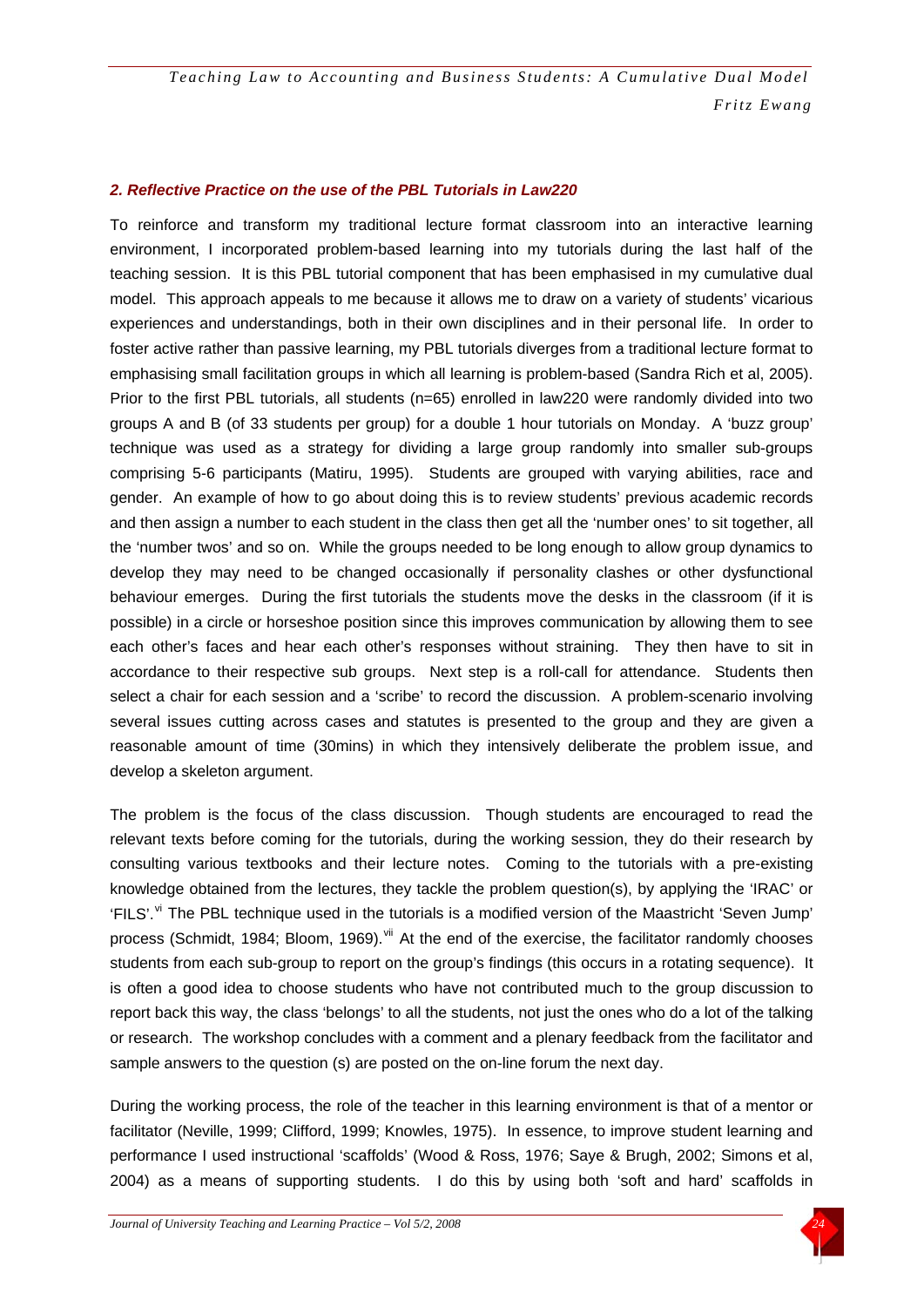controlling those elements of the task that are initially beyond the students' capabilities. Par excellence, by soft scaffolds, I move and wander between the different sub-groups conferencing with them, gauging their progress and providing timely guidance. I used 'hard' scaffolds on particular students on the group especially those having language and communication difficulties (Saye & Brugh, 2002). To be effective, facilitators of PBL must possess both facilitatory teaching skills and content expertise, with content expertise a pre-condition to effectively perform (Schmidt et al, 1993; Barrows, 1988). Facilitators must set clear expectations for student participation in discussion sessions (i.e., let students know the first day of the PBL workshop that a relative portion of their final grade for the course will be based on how effectively they participate in tutorial sessions). At the conclusion of the teaching session, students who have now studied Law220 through a combination of both the LBL and PBL were evaluated through a second mid-term assignment (problem question in the same format as the first assignment). Though the results were not significantly different (i.e., a 90% passed and 10% fail), it however suggests that when these students studied law220 by both teaching modes, their performance and comprehension level was higher than when they studied solely through the traditional, LBL. Under this approach, the focus is on 'output': what knowledge have students actually acquired, and what abilities have they actually developed (Burgens, 1999). This approach which is consistent to previous studies is 'competency-based' (i.e., learning objectives and learning outcomes are tied to the most important skills and knowledge) (John Biggs, 1996; Laurillard, 1993).

The PBL provides the opportunity to integrate diverse elements, such as lecture information, case studies, group work, problem-solving (vocational learning by doing), Socratic method (teacher interaction with groups). The central concept to PBL is that students will learn content as effectively as through lecture by attempting to solve realistic problems. Generally, as they work in groups, there is a maximum of interpersonal communication and interaction which enhances their ability to clearly define a problem and develop clearly stated solutions. Significantly, collaborative problem-based learning techniques in and of themselves are not sufficient to ensure that students will master the subject matter being taught. As one Sonsteng (1995) remarked: "[M]erely doing something is not enough. Reflecting on 'the doing' and testing out the reflection must follow for learning to be effective. Facilitators and learners alike must ensure that theory is applied to practical experience in a realistic learning environment which allows learners to experiment, take that experience back into the workplace, reflect on it, apply it, and then reflect again, thereby producing highly effective learning techniques tailored to individual needs." The efficacy of PBL on its own is difficult to evaluate. With so many confounding variables, it is hard to determine the extent to which PBL contributes to any change in outcomes without being complemented by LBL (Mayo Donnelly et al, 1993).

#### *3. Assessment and Evaluation*

One of the salient factors influencing students' choices of learning approaches and strategies has been identified as methods of assessment (Biggs, 1973; 1989;, Marton & Saljo, 1976; Thomas & Barn, 1984; Trigwell & Prosser, 1991). My assessment approach for testing and evaluating business organisations law at CSU in the spring of 2006 was to use problem questions. The subject was

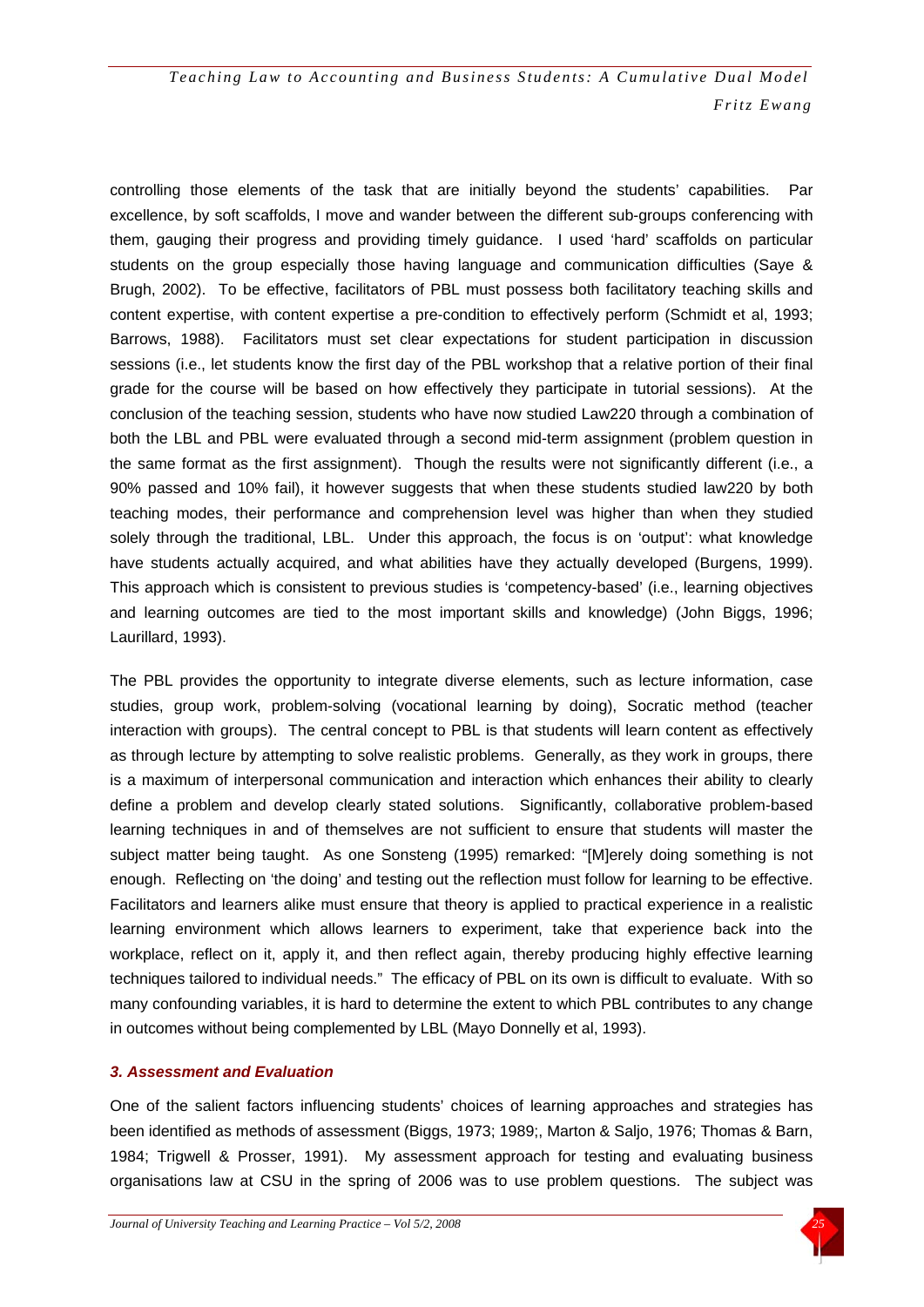assessed in four phrases. The first assessment was a compulsory 15% problem question based on my traditional lecture based learning and 'semi-lecture tutorials'. The second assessment which also carries a weighting of 15% was based on my dual model teaching philosophy (a combination of LBL and PBL tutorials). The third assessment was a 2 x 5% tutorial for both LBL and PBL tutorials. Students were assessed in tutorials using the "appa" formula (attendance, preparation, participation and attitude) (Harold, 1996). The final examination was made up of five problem questions (with a choice of answering four questions). Each question in the exams carried a weighting of 25%. The maximum mark allocated for the exams was 60%.

The first assignment problem question was on the law of partnership. The maximum length of response was not to exceed 1500 words. Students were given a problem that relates to business and that might have an impact on their future careers. The question required students to study the problem scenario, identify the legal issues involved and then critically evaluate and analyse the law with the aim of arriving at a solution. The second assignment with a word limit of 1500 also impacted on their profession and involved questions revolving around directors' duties and company liquidation. The exam which was 'open book' required students to develop and build generic and problem solving skills and apply the necessary legal principles and rules of law (Malcolm & Zukas, 2001). Arguably, empirical research suggests that when students learn by thinking they develop problem solving skills to address problem questions (Tyler, 1995; Woodcock, 1989). The requirement of evaluating students through the application of problem-solving abilities seems to be an invaluable element in the process of professional socialisation (Sonsteng, 1995). A typical problem question will mimic the typical scenario which the student is likely to encounter. The statistics showed that while the overall performance was good, students who had learned and studied Law 220 through a 'marriage' of both LBL and PBL outperformed students who studied only through either lecture-based learning or PBL approach.<sup>[viii](#page-24-2)</sup> (The average marks were: LBL=8.89 out of 15(n=65), std.dev.=2.45, number of fails=12; both LBL and PBL:=9.96 out of 15 (n=65, std.dev.=2.02, number of fails=5) and exams:=39.84 out of 60(n=65, std.dev.=1.89, number of fails=4). The results indicated that students who took the second assignment had a solid grasps of the content information and were capable to apply their interpersonal skills in solving problem questions. Students who studied through the dual model performed well and their grades reflected this-60% of the students got distinctions. Though the students who took the first assignment did fairly well, their answers were 'unsophisticated' and 'inadequate' they excelled in acquiring content information but lacked the skills in handling problem questions (some coaching was needed as guidance).

The results of the final exam showed equal learning and demonstrated positive results and high performance as the student cohorts have now studied through both lectures and problem-based learning tutorials. Overall, in the exams the class standard deviation and number of fails were both reduced. The evidence is clear. Students studying through the dual model were able to apply their problem-solving skills in answering problem questions better than students who acquired content information through lectures. The dual model students perceived they developed thinking and problem solving skills (93%) as compared with LBL students (70%). Students studying in the dual model perceived they developed effective communication skills (90%) and sense of personal

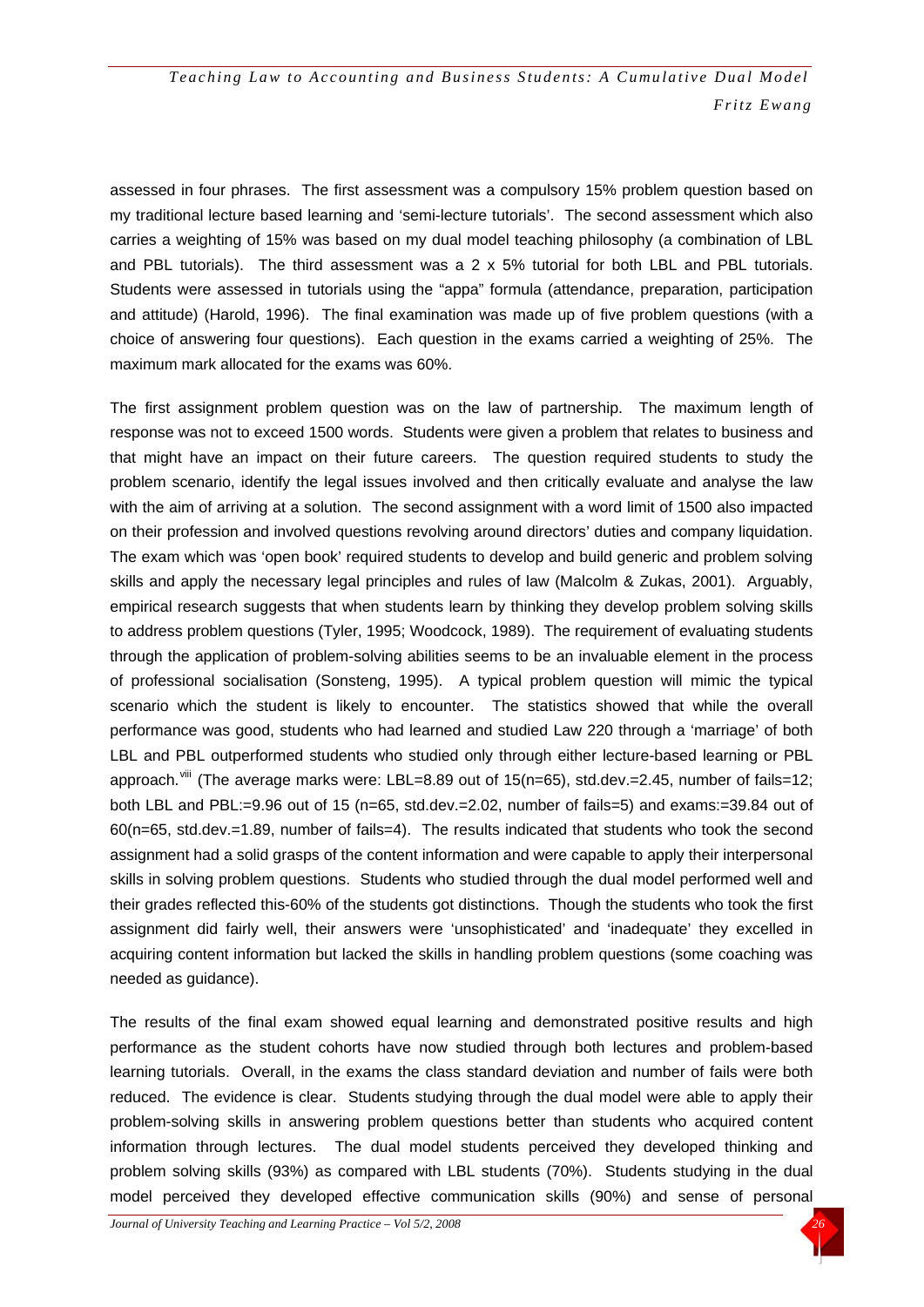responsibility (90%) results not perceived by LBL students. The outcome is most gratifying because thinking, problem solving and communication skills are essential in the graduates. 3.7 on a scale of 1- 5 perceived they would prefer the dual approach of teaching. At the end of each of the teaching sessions, a 'one-minute Harvard' fact sheet was also presented to students to evaluate the teaching methods. Questions include: 'What are two things you like about this teaching method?"; "what are changes if any, would you want to make on how this course in taught?". On successful completion of the course and after all results from both assignments and exams were available, a questionnaire consisting of 12 items was hand delivered and emailed to students for them to give comment on their preference and perceptions for either the traditional LBL or a combination of both LBL and PBL tutorials. They were also required to express their perceptions on the skills they have acquired. A Likert scale was used to categorise responses. To evaluate different aspects of the teaching methods, the evaluation instrument was divided into three components as found in table

### **Results and Discussion Measuring Achievement of Outcomes and Performance**

Tables I and 2 and the discussion that follows in this section summarises the results of students' responses to the 13-item questionnaire, the interview and the results of mid-term and final exams. Though the results of comparing LBL and a combination of both LBL and PBL suggests there is no significant differences in performance and outcomes, enquiry-based instruction using a mixture of LBL and PBL produces significant improvements in student performance in exams (Pringle, 1998). In general, the majority of the students (approx 90%) found the cumulative dual teaching approach to be an interesting, useful, and helpful way to learn both the principles and rules of law. Compared to a purely lectured approach, approx 28% of the students showed some reservations about the dual approach. Only 15% indicated that they would have preferred a purely LBL or PBL approach. The results reveal that most accounting and business students would not be comfortable with a business law or company law curriculum taught exclusively under a LBL or PBL approach. I n terms of the small group PBL tutorials, more than 85% felt they were able to contribute to the small group discussion and 80% felt they were able to learn from other group members in contradistinction to contributing in classroom lectures. It demonstrates that the recommended dual approach to teaching law to non-law students is well accepted. The students rated, among other things, how helpful the dual model was with respect to comprehensibility and success in learning (92%). Teaching method using both lectures and PBL was rated 'more helpful' than teaching using either only the LBL or PBL (90%). Overall, students rated the dual approach very positively. 95% stated that they could follow the lectures well with help of the PBL in tutorials and workshops.

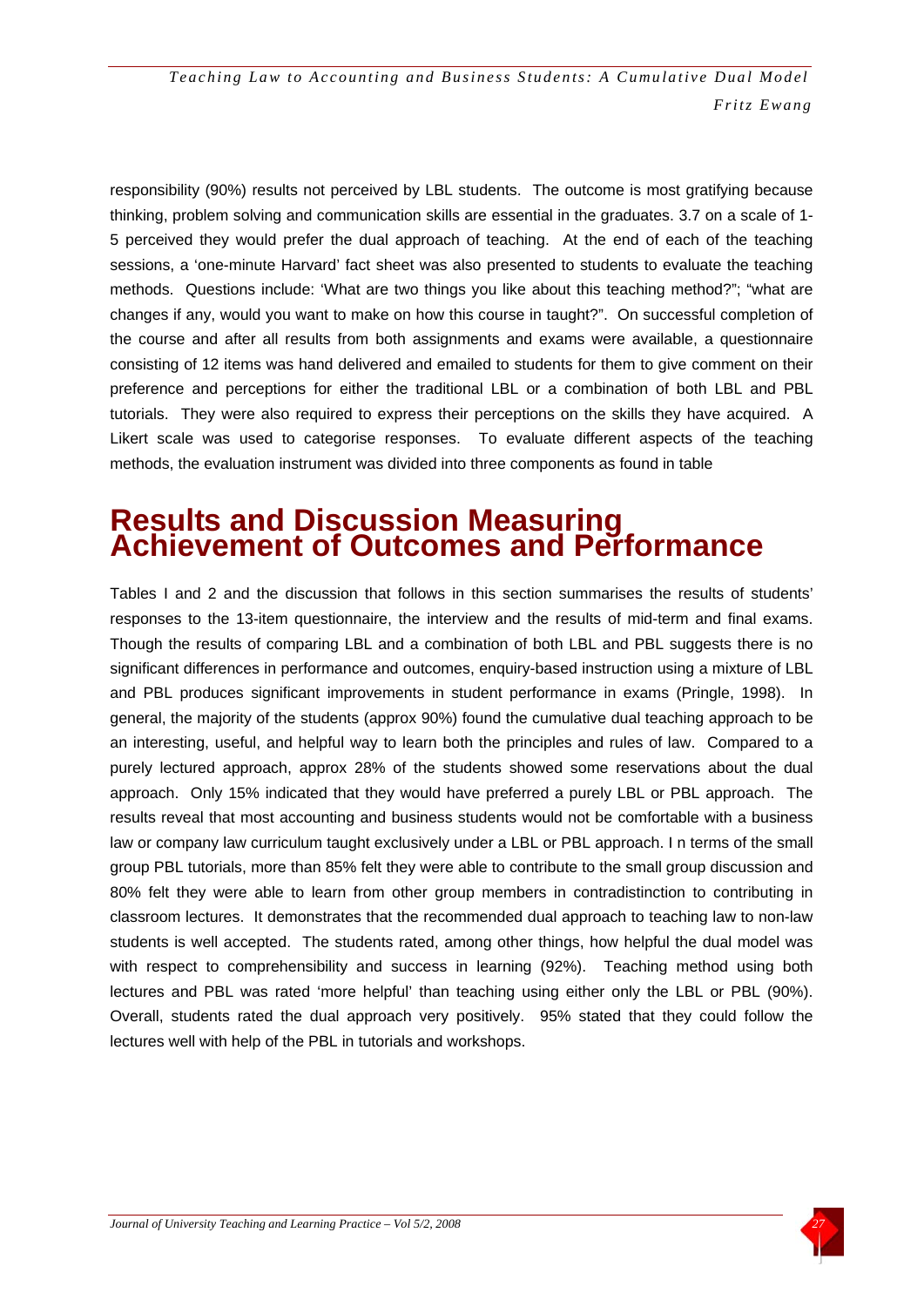|                                                                                                                                                                                                 | <b>SD</b>   | D              | N              | A  | <b>SA</b>      | <b>Mean</b> | <b>SE</b> |
|-------------------------------------------------------------------------------------------------------------------------------------------------------------------------------------------------|-------------|----------------|----------------|----|----------------|-------------|-----------|
| Students Perception on LBL                                                                                                                                                                      |             |                |                |    |                |             |           |
| Learning only by LBL helped me acquire content but<br>left me passive and inactive                                                                                                              | 2           | $\overline{2}$ | 4              | 17 | 20             | 3.96        | (0.23)    |
| I probably learned more with this approach than if it<br>was purely PBL lecture                                                                                                                 | 15          | 15             | 2              | 8  | 5              | 3.96        | (0.23)    |
| I probably learned more with this approach than<br>If the course was taught solely by LBL or PBL                                                                                                | 18          | 10             | 3              | 1  | $\overline{4}$ | 4.20        | (0.20)    |
| Reading the lecture notes and textbooks increased<br>my understanding of the course material                                                                                                    | 13          | 10             | $\overline{4}$ | 08 | 10             | 3.92        | (0.20)    |
| PBL (Group tutorial)                                                                                                                                                                            |             |                |                |    |                |             |           |
| I was able to learn from the other group members<br>during the PBL sessions                                                                                                                     | 2           | $\overline{4}$ | 2              | 14 | 23             | 3.76        | (0.23)    |
| mid-semester<br>The<br>final<br>and<br>problem<br>exam<br>questions enable me develop research skills, critical<br>thinking and problem solving skills as a result of the<br>PBL group tutorial | $\mathbf 0$ | $\overline{2}$ | 3              | 19 | 21             | 4.00        | (0.14)    |
| The facilitators' approach was excellent because we<br>develop skills to easily comprehend the course and<br>capable of using our content knowledge to handle<br>real-life problems             | $\Omega$    | $\mathbf 0$    | $\overline{2}$ | 20 | 23             | 3.98        | (0.14)    |
| Overall, the PBL group method is an effective way<br>to interact, communicate and effectively learn the<br>course                                                                               | $\mathbf 0$ | $\overline{2}$ | $\overline{2}$ | 19 | 22             | 4.16        | (0.16)    |
| <b>Overall Evaluation</b>                                                                                                                                                                       |             |                |                |    |                |             |           |
| I would rate the overall quality of the dual teaching<br>approach(e)                                                                                                                            | 0           | 0              | $\mathbf{1}$   | 20 | 24             | 4.45        | (0.15)    |
| The extent to which this double approach has<br>increased my knowledge and competence of law220<br>was(c)                                                                                       | $\mathbf 0$ | $\mathbf 0$    | 2              | 23 | 20             | 4.36        | (0.16)    |
| In both the LBL and PBL, I could use the content $\vert 0 \rangle$<br>information and problem solving skills to perform<br>better in exams                                                      |             | $\overline{1}$ | $\mathfrak{S}$ | 18 | 23             | 4.28        | (0.17)    |
| I found the dual approach to be interesting & useful<br>method to learn the theory and principles of law                                                                                        | 0           | $\overline{2}$ | $\mathbf{1}$   | 22 | 20             | 4.12        | (0.7)     |
| A combination of LBL and PBL enabled me acquired<br>the skills and ability to perform in my career and in<br>exams                                                                              | $\Omega$    | $\mathbf{1}$   | $\mathbf{1}$   | 20 | 23             | 3.88        | (0.15)    |

#### **Table 1: Comparison of Dual Approach and Students' perception) (n=45)**

- a. SD (strongly disagree), D (disagree), N(neither disagree nor agree); A (agree); SA(strongly agree)
- b. Five categories used are: P (poor); F(fair); G(good); VG(very good); E(excellent)
- c. Five categories used in this question are: 1(not at all); 2(slight); 3(modest); 4 (significant); 5(very significant)

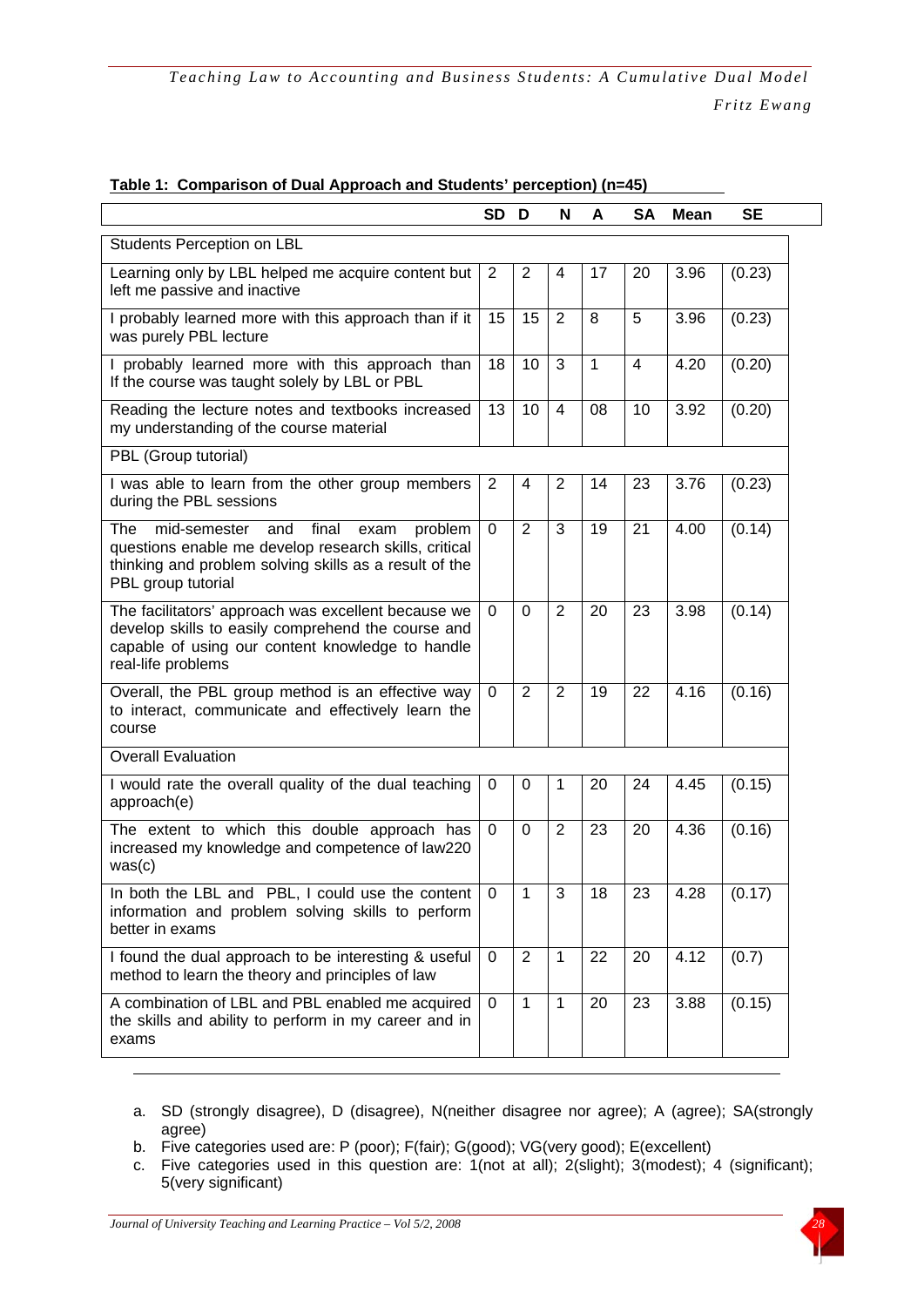#### *1. Overall Evaluation (Achievement of Outcomes with the dual model)*

When asked to rate the dual teaching model the mean of 3.8 was a statistical improvement over a mean of 2.5 for the LBL. One measure of satisfaction is the small group work and communication skills acquired. After completion of the questionnaire and interview, 10% felt they were not satisfied with the dual model but 90% agree they were more satisfied and learned more. Furthermore, students rate their preparation under the dual model higher than preparation for lectures. These results lead me to believe that the goal of improved student satisfaction with law 220 has been achieved. With an average rating of approx 3.5 on the scale of 1-5, accounting and business students indicated feeling quite able to approach learning independently. Almost 95% submitted that through the dual approach, they have developed various skills and could now easily understand and apply legal knowledge to problem scenarios and could easily identify short-comings in their learning process. Combining two classes, one of a typical traditional lecture in the first session of spring 2006 and another in the second half of the session where students were exposed to both methods showed that students in the mixed approach performed better than traditional lectured students on mid-term assignments and final exams (Table 2). The majority of the students (90%) reported finding the dual approach challenging but very rewarding in student performance and outcomes. In general, there was a consensus that LBL helped to acquire content knowledge (76%) that PBL helped to focus learning and increased motivation (90%). Majority of students preferred to study and learn by a composite approach (97%).

|            | Group     | n  | Mean | <b>SD</b> |
|------------|-----------|----|------|-----------|
| Mid-term   | LBL       | 65 | 87.4 | 5.23      |
|            | LBL & PBL | 65 | 92.7 | 4.75      |
| Final exam | LBL & PBL | 65 | 95.4 | 4.45      |

Although the groups' mean were close together, the 'test analysis of scores' revealed that students who were taught by a combination of both LBL and PBL performed significantly better than students who were taught by the traditional method. As the mean and standard deviation in Table 2 demonstrates, there was percentage increase in the pass rate from a combination of the dual model. The percentages of those who passed law 220 in assignment 1 under the LBL was 87.4 and this rose to 92.7 in the second tests under the combined LBL & PBL tutorials. This improvement is certainly due to a number of factors including active student involvement in the learning process especially, as a result of improved skills acquired from the techniques used in the PBL tutorials but also, as a result of greater depth of content knowledge from lectures and notes (Pringle, 1998).<sup>[ix](#page-25-0)</sup> Increased student contact is beneficial to the cognitive growth of the student. Over a six months teaching period, the dual model students rated the approach at a mean of 4.5 on a Likert-type scale of 1 (strongly disagree) to 5 (strongly agree). The dual model is analogous to a similar study in an undergraduate biochemistry course which investigates the effectiveness of either LBL & PBL in promoting knowledge acquisition and retention (Rich & Shuler, 2005).

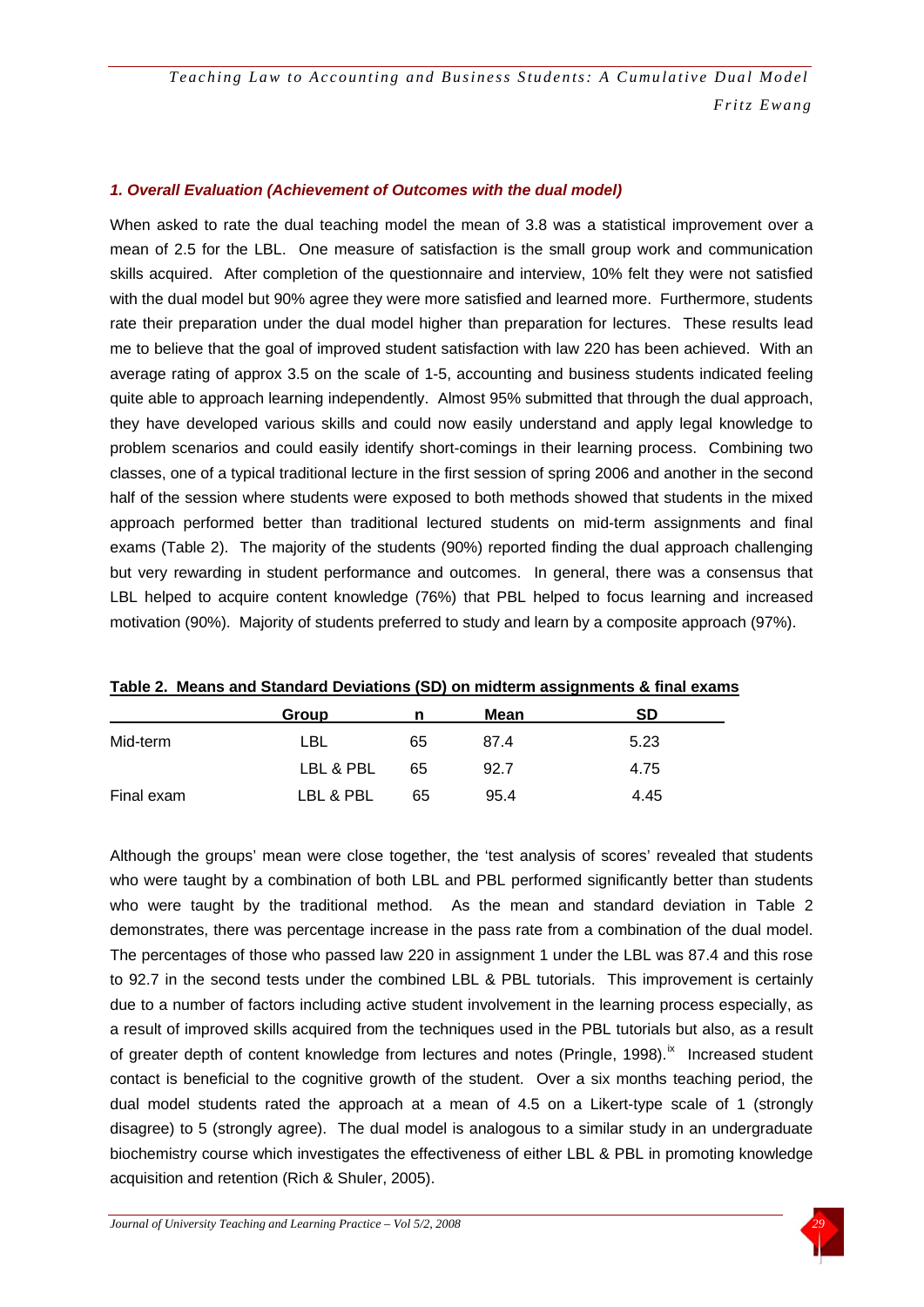#### *2. Impact and Outcome through LBL*

When students were asked to rate the adequacy of their understanding of Law 220 through lectures or, through a combination of lectures and workshops on a scale from 1 to 5 where 1 denotes that lectures do not improve my understanding of the topic, 4-5 denotes general comprehension of the subject material through a combination of the lecture and PBL. The mean of the students' responses of 3.7 was a statistical improvement of the dual approach. Generally, 50% reported that they were happy with the lecture method and semi-lecture method. 10% say the lecturing does not enhance competence. 75% were of the opinion that they could effectively use the content information acquired through LBL to answer problem questions using the PBL. They concur that they perform well in exams and developed skills which could be applied in the workplace as a result of studying through a combination of both teaching methods. The majority of the students (90%) agree that they understood the content and derived enough information only through lectures however, 95% are of the opinion that through the dual model their learning performance and outcomes were better enhanced. The face-to-face lecturing in Law220 was clear from the responses which overwhelmingly indicated that the cohort found the weekly lectures to be helpful in understanding the subject.

#### *3. Students learning Experience on the PBL Small Group Tutorials*

A survey of students' assessment through problem questions in exams and assignments reveal that 90% of students who studied and learn through a combination of both PBL and LBL performed better in answering and addressing problem questions than those who studied only through LBL or PBL. A micro module of student illustrates that the PBL was novel, and their enthusiasm for it may have been based on the very fact that it was different. Division of the student cohort into smaller groups of 5-6 and engaging them with a problem scenario that impinges on their study and careers was exhilarating. Students were capable of engaging in thinking of the ways in which the law is relevant to them, rather than being fully conversant with all aspects of company law. It is clear that they will remain non-legal specialists, but they will be aware of how this aspect of the law may impinge upon their professional life (Soetendorp, 2000). More specifically, students stated they could now easily understand business organisations law and were capable of applying it in problem questions than they had previously using the lecture based learning (mean: 4.5 on the five-point-Lickert-scale) and considered the dual approach very important (4.5). Students considered PBL to be an effective learning strategy (4.0), enjoyed the PBL tutorial (4.2) and would prefer to study by both LBL and PBL (3.9). However, there were also items in the interview which were rated with lower mean scores: the statement 'I have improved my communication skills during the PBL tutorial' was only rated with a mean of 2.8 on the five-point-Lickert scale. The average of 2.8 out of 3.0 reflects accounting and business students' positive feelings about their preparation for working in groups (95% of the student cohorts show a positive feeling about their preparation for working in groups. 20% think many members of the group are still passive. Just 5% think it is better to work individually than in groups). Attendance was significantly higher in the PBL tutorials than in the lecture class. PBL students attended an average of 24.8 and lecture students 18.5 of the 26 sessions. Although the small groups approach is better attributable to the PBL however, the traditional lecture system enables the students to understand the basic principles and rules of law through content information by applying it to a problem question.

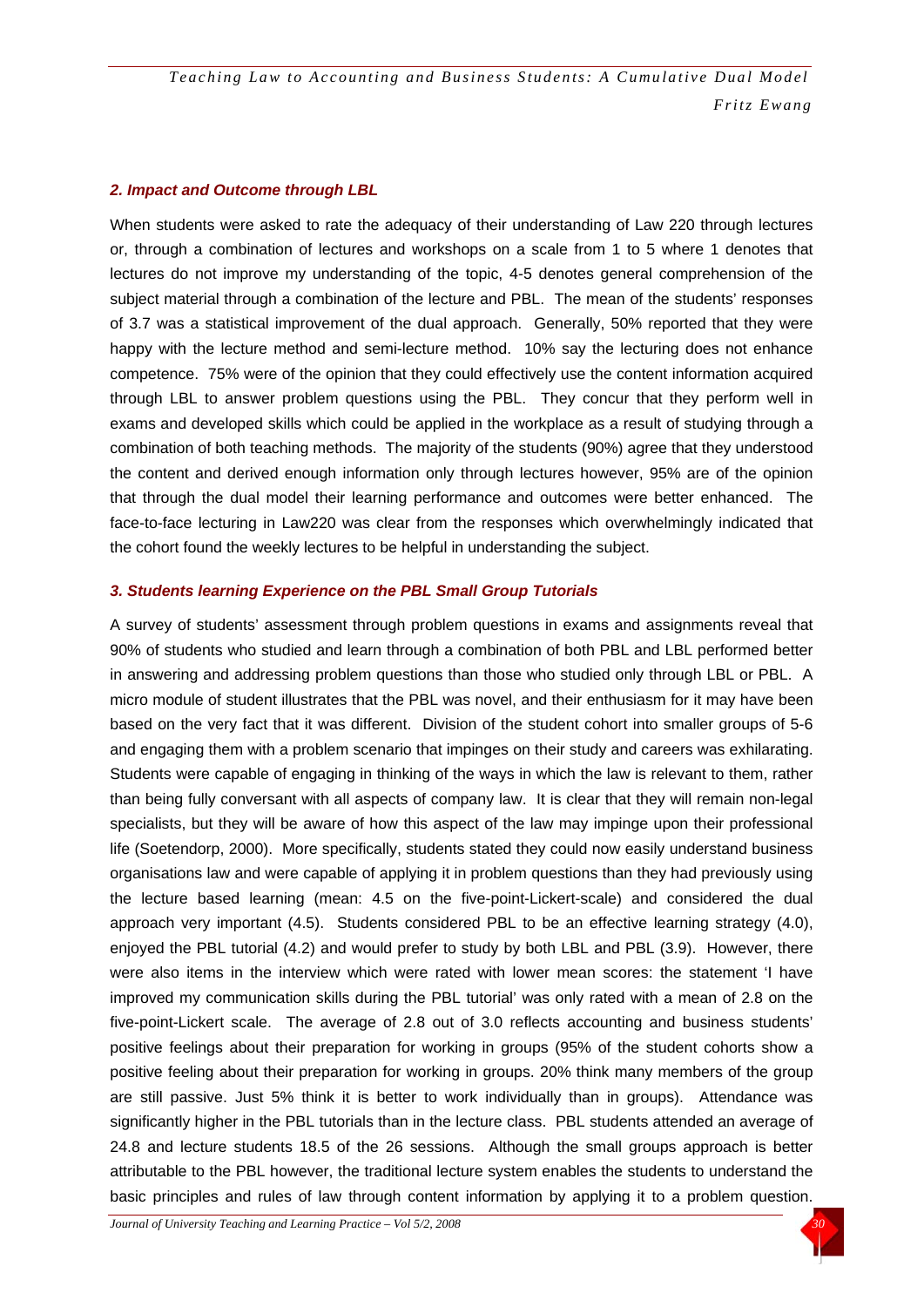While students in a poorly functioning group may have more difficulty in meeting their learning needs, they will also be learning skills of the utmost importance in their work as professionals who achieve much of their work through groups.

# **Conclusion**

This article has compared and analysed students' performance and outcomes in Law220 following a traditional, taught LBL and a combination of both LBL and PBL tutorials in a teaching session. It is clear from the methodology and teaching assessment strategy adopted that students learning has improved dramatically since the strategies were introduced. Unlike previous studies, which preferred one teaching method or the other, it is clear from this dual approach that neither problem-based learning nor lecture-based learning alone can accommodate the objectives of legal education and effectively enhance learning. Whereas PBL may encourage independent thinking and acquisition of problem solving skills, the application of content knowledge through lectured based learning will allow students to facilitate a deep approach to learning by linking a complex chain of problem scenarios through theoretical knowledge. The results from the article suggest that PBL and LBL each complement and reinforce the other to obtain positive outcomes and improved results. Accordingly, the evidence is that more than 90% of non-law internal students studying Business Organisations Law at CSU would be more comfortable with a 'marriage' of LBL and PBL tutorials as an efficient and effective teaching strategy. The results further demonstrate that though there wasn't significant difference between a traditional LBL to PBL, it however demonstrates that students who cumulatively studied through both LBL and PBL performed better in applying legal knowledge in exams and are capable to apply similar skills in their professional careers than those who studied only in one of the two approaches. The evidence from the study suggests that a mixture of PBL and LBL as an educational strategy of teaching law to non-law students is an innovation that improves students' factual knowledge, problem solving skills and life-long learning. Importantly, though the indicators in the study seem to be in favour of PBL, predictably, however, PBL does not offer a universal panacea for teaching and learning in law. Furthermore, PBL cannot be studied in isolation without the informational and content knowledge acquired through the traditional LBL. Arguably, PBL is an 'innovative' method for teaching Law220 to non-law accounting and business students as it equips them with generic skills and lifelong learning. This article has argued that teaching Business Organisations Law to undergraduate accounting and business students through a combination of both the traditional lecture-based learning and problem-based learning tutorials improves performance and outcomes in students better than a teaching method that focuses only on lectures or problem-based learning. The utilisation of the cumulative dual approach is a response to a set of perceived problems<sup>[x](#page-25-0)</sup> encountered by non law students studying this subject. Though this dual approach may have its weaknesses, it is arguably one of the most effective ways of teaching law to accounting and business degree students. The study contributes to previous study by demonstrating that a well designed traditional lecture based learning and PBL methods have the potential to support the development of academic knowledge and skills, and combine these in a way that enhances the student learning experience.

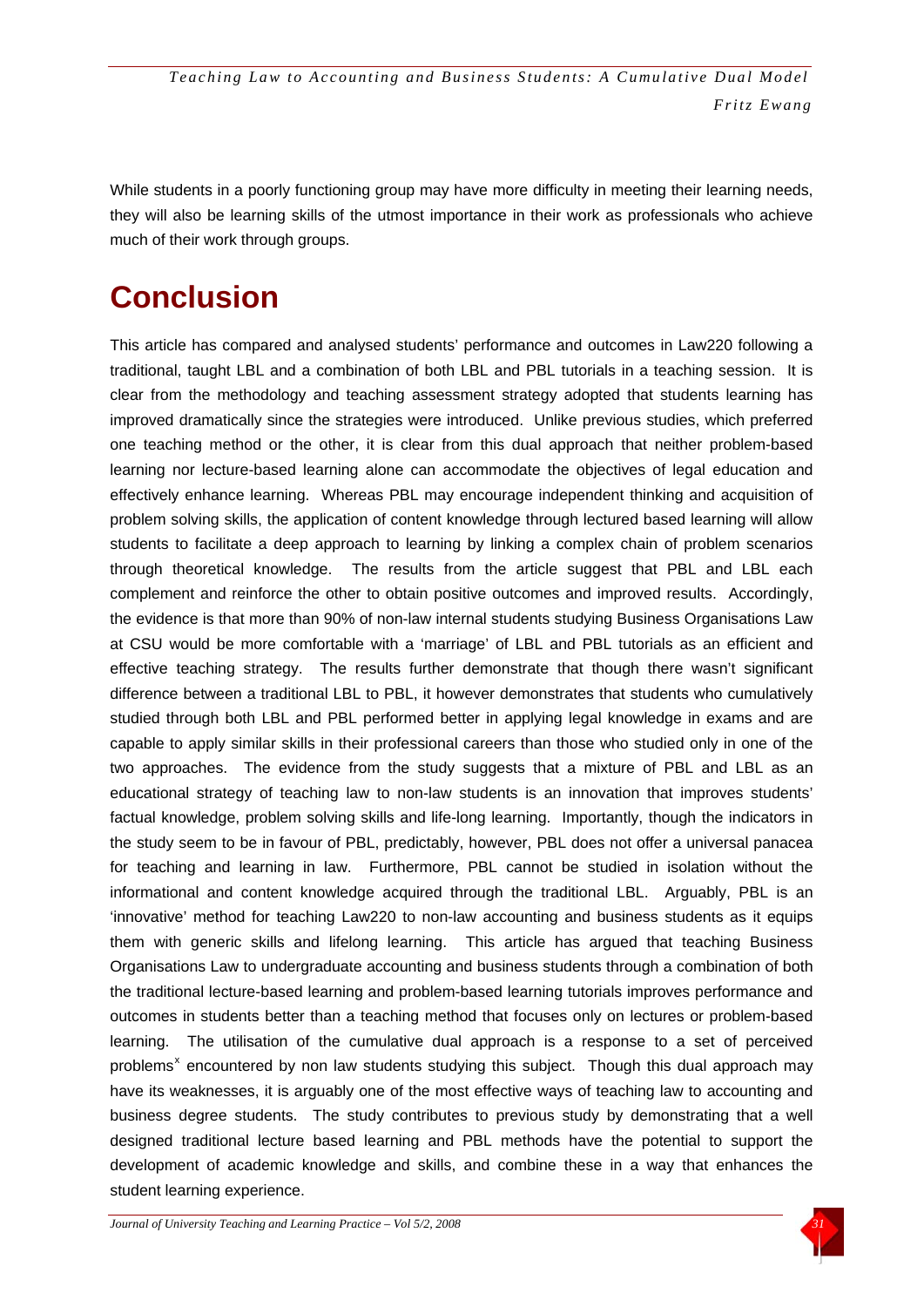### **Bibliography**

Albanese & Mitchell (1993). PBL: A Review of Literature on its Outcomes and Implementation Issues, Academic Medicine 68(2) 52-81.

Allen, V. (2005). A Reflection on Teaching Law to Business Students, Paper Presented at the Society for Research into Higher Education Conference, University of Edinburgh, 13<sup>th</sup>-15<sup>th</sup> December.

Antepohl, W. & Herzig, S. (1999). PBL versus LBL in a Course of Basic Pharmacology: A Controlled, Randomized Study, 33 Medical Education 106-113.

Baron, P. (2002). Deep & Surface Learning: Can Teachers Really Control Student Approaches to Learning in the Law, The Law Teacher 36(1) 123-160.

Barrow & Tamblyn (1980). *Problem Based Learning: An Approach to Medical Education,* Volume 1 of the Springer Series on Medical Education, New York: Springer Publishing Co.

Barrows, H.H. (1988). *The Tutorial Process,* Springfield: Southern Illinois University School of Medicine.

Bedford et al (1986). Future Accounting Education: Preparing for the Profession, Issues in Accounting Education 1(1) 165-195.

Berkson, L. (1993). Does PBL Work? A Meta Analysis of Evaluative Research, Academic Medicine 68 (5) 550-63.

Biggs, J. (1996). Enhancing Teaching through Constructive Alignment, 32 Higher Education 347-360.

Biggs, J.B. (1979). Individual Differences in Study Processes and the Quality of Learning Outcomes, Higher Education 8(1) 381-394.

Biggs, J.B. (1987). *Study Process Questionnaire Manual and Questionnaire,* Sydney: LBC.

Biggs (1989). Approaches to the Enhancement of Tertiary Education, Higher Education Research and Development 8(1) 7-25.

Biggs, J. (2003). *Teaching for Quality Learning at University*, 2<sup>nd</sup> (ed), Buckingham, Open University Press.

Bligh, D. (1998). *What's the Use of Lectures?* 5<sup>th</sup> (ed), Exeter: Intellect Press.

Boud, D. (1985). PBL in Perspective, in D. Boud (ed), *Problem Based Learning in Education for the Professions,* Sydney: HERDSA.

Boud, D, (1985). Problem-Based Learning in Education for the Professional, Higher Education Research and Development Society of Australasia.

Boud, F. & Feletti (1997). *The Challenge of Problem-Based Learning*, London: Kogan Page.

Boyce, G. (2004). Critical Accounting Education: Teaching and Learning Outside the Circle, Critical Perspective on Accounting 15(5) 565-577.

Brand, V. (1999). Decline in the Reform of Law Teaching? The Impact of Policy Reforms in Tertiary Education, 10 Legal Education Review 109-131.

Bruffee, K. (1986). Collaborative Learning: Some Practical Models, College English 48(1) 77-90.

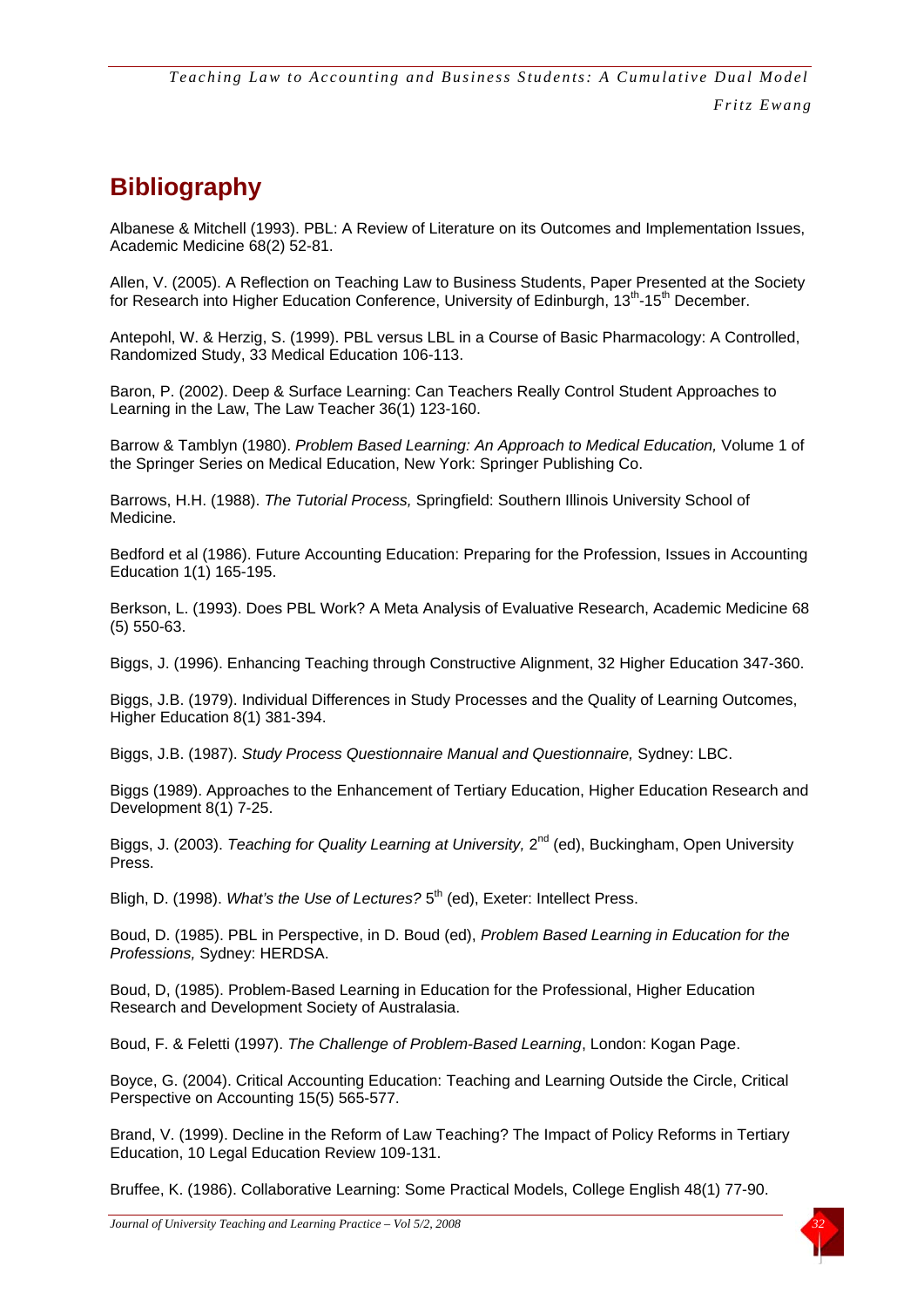Bryson, W.H. (1974). The Problem Method Adapted to Case Books, Journal of Legal Education 26 (8)594-605.

Cannon, R. (1992). *Lecturing*, 2<sup>nd</sup> (ed), Canberra: HERDSA.

Carter & Urkerlesbay (1989). Cases in Teaching and Law, Journal Of Curriculum Studies 21(6) 527- 540.

Christudason, A. (2004). Challenges of teaching law to non-law students, Paper presented at the Society of Legal Scholars Conference, Singapore.

Clifford, S. & Zimmerman (1999). Thinking Beyond My Own Interpretation: Reflections on Collaborative and Cooperative Learning Theory in the Law School Curriculum, Arizona State Law Journal 31 (9)*957*-961.

Coles, C. (1985). Differences Between Conventional and PBL Curricula in Their Students' Approaches to Studying, 8(4) Medical Education 308-309.

Corbin, L. (2002). Teaching Business Law to Non-Law Students, Murdoch University Electronic Journal of Law.

D'Amato, A. (1987). The Decline and Fall of Law Teaching in the Age of Student Consumerism, 37 Journal of Legal Education 37 (6) 461-480.

Daves Knowlton (2003). Preparing Students for Educated Living: Virtues of PBL Across the Higher Education, 93 New Directions for Teaching and Learning 93 (1)5-15.

Deppe et al (1991). Emerging Competences for the Practice of Accountancy, Journal of Accounting Education 9(1) 257-290.

Dewey, J. (1938). *Logic: The Theory of Inquiry,* California, Foundation Press.

Dods, R. (1997) An Action Research Study of the Effectiveness of Problem-Based Learning in Promoting the Acquisition and Retention of Knowledge, Journal for the Education of the Gifted 20(6) 423-437.

Doig, K. & Werner, E. (2000). The Marriage of a Traditional Lecture Based Curriculum and PBL: Are the Offsprings Vigorous? Medical Teacher 22(2) 173-190.

Donnelly, R. & Fitzmaurice, M. (2005). Collaborative Project-Based Learning and PBL in Higher Education: A Consideration of Tutor and Student Roles in Learner-Focused Strategies, in O'Neil, Moore & McMullin (eds), *Emerging Issues in the Practice of University Learning and Teaching,* Dublin: AISHE.

Duch ,B.J.; Groh, S.E. & Allen, D.E. (2001). *The Power of Problem-Based Learning,* London, Butterworth's.

Elliot, W. & Wolfe, A. (1981). The Need for Legal Education by Persons in Business, American Business Law Journal 19(2) 153-175.

Golding, J. (1994). The Future of Legal Education, Journal of Professional 11(2) Legal Education 151- 160.

Gordon, M. et al (1989). *Report on PBL and its Relevance to the Practical Legal Training Course,*  Sydney: The College of Law.

Gower, L.C.B. (1950). English Legal Training: A Critical Survey, 13 Modern Law Rev 13(2)137-170.

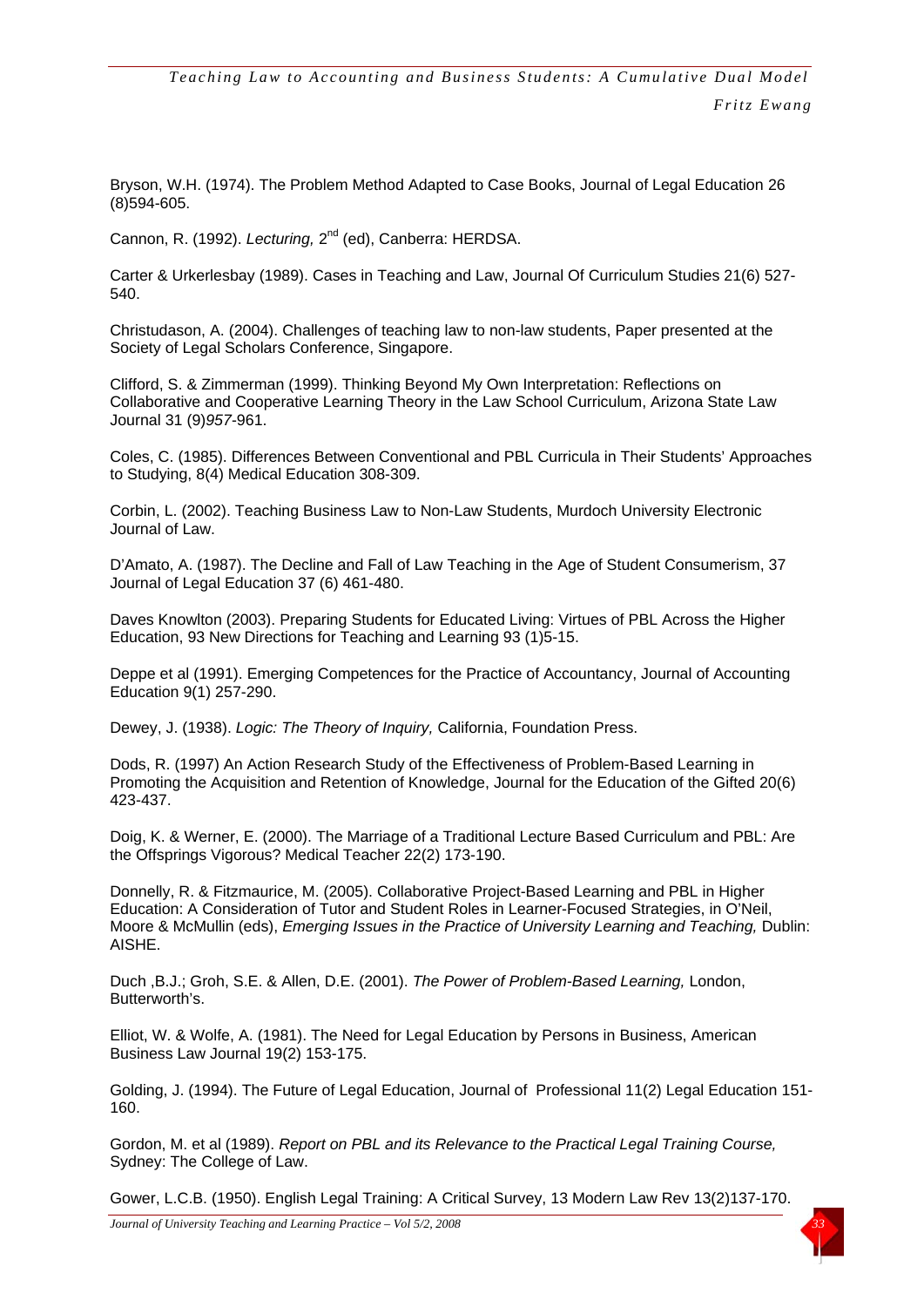Hammond, C. (1999). Teaching Practical Legal Problem Solving Skills: Preparing Law Students for the Realities of Legal Life, 10(2) Legal Education Review 191-205.

Hart, F.M. & Norwood, J. (1994). The Origin of Law School Education, in S. Hoberman & Mailick, S. (eds), *Professional Education in the US: Experimental Learning Issues,* Greenwood: Greenwood Group-77-85.

Hativa, N. (2000). Teaching Large Law Classes Well, Journal of Legal Education 50(1) 95-105.

Henriss-Anderseen (2002). Teaching Legal Ethics to First Year Law Students, 13(1) Legal Education Review 45-70.

Johnstone, R. (1992). Rethinking the Teaching of Law, Legal Education Review 3(1) 17-30.

Johnstone, R. et al (2003). *Learning Outcomes and Curriculum Development in Law:* A Report Commissioned by the Australian Universities Teaching Committee, Canberra: DEST.

Judy, W.M. et al (2003). PBL Versus Traditional Lecturing in Pharmacy Students' Short-Term Examination Performance, 3(2) Pharmacy Education 117-125

Kaidonis, M.A. (2004). Teaching and Learning Critical Accounting Using Media Texts as Reflexive Devices: Conditions for Transformative Action or Reinforcing the Status Quo? 15 (4) Critical Perspectives on Accounting 667-673.

Klayman, E. & Nesser, K. (1984). Elimination the Disparity Between the Business Person's Needs and What is Taught in the Basic Business Law Course, American Business Law Journal 22(1)41-51.

Kolb, D.A. (1981). *Learning Styles and Disciplinary Differences in the Modern American College: Responding to New Realities of Diverse Students and a Changing Society,* Delaware: Foundation Press.

Landman, J.H. (1953). The Problem Method of Studying Law, Journal of Legal Education 5(6)500- 515.

Lawrence Friedman (1985). A History of American Law, 2<sup>nd</sup> (ed), New-York NUP.

Le Brun M. & Johnstone, R. (1994). *The Quiet Revolution: Improving Student Learning in Law,*  Sydney: LBC.

Lieux, E. (1996). A Comparative Study of Learning in Lectures versus Problem-based Format, Newsletter of the Centre for Teaching Efficiency No 50-University of Delaware.

Little, M. & Daugherty, M. Jr. (1995). Survey of Virginia Corporate Executives on the Role of Law in Business Curricula, Journal of Legal Study Education 13(2)147-150.

MacFarlane, J. & Manwaring, J. (1998). Using PBL to Teach First Year Contracts, 16(2) Journal of Professional Legal Education 271-294.

Maher, F.K. (1968). The Teaching of First Year Law Students, Journal of Society of Public Teachers of Law 10(1)194-212.

Madariaga, M.; Evans, A; Wahab, B.; Phillips, M; loe; Katayoun, R; Trenholme, G. (2006) Learning by Doing: Developing Fellow Academic Skills through Collaborative Research, Medical Teacher 2891). 77-80.

Martin, F. (2003). Teaching Problem-Solving: A PBL Approach Combined with a Computerised Generic Approach, Legal Education Review 14 (1) 77-100.



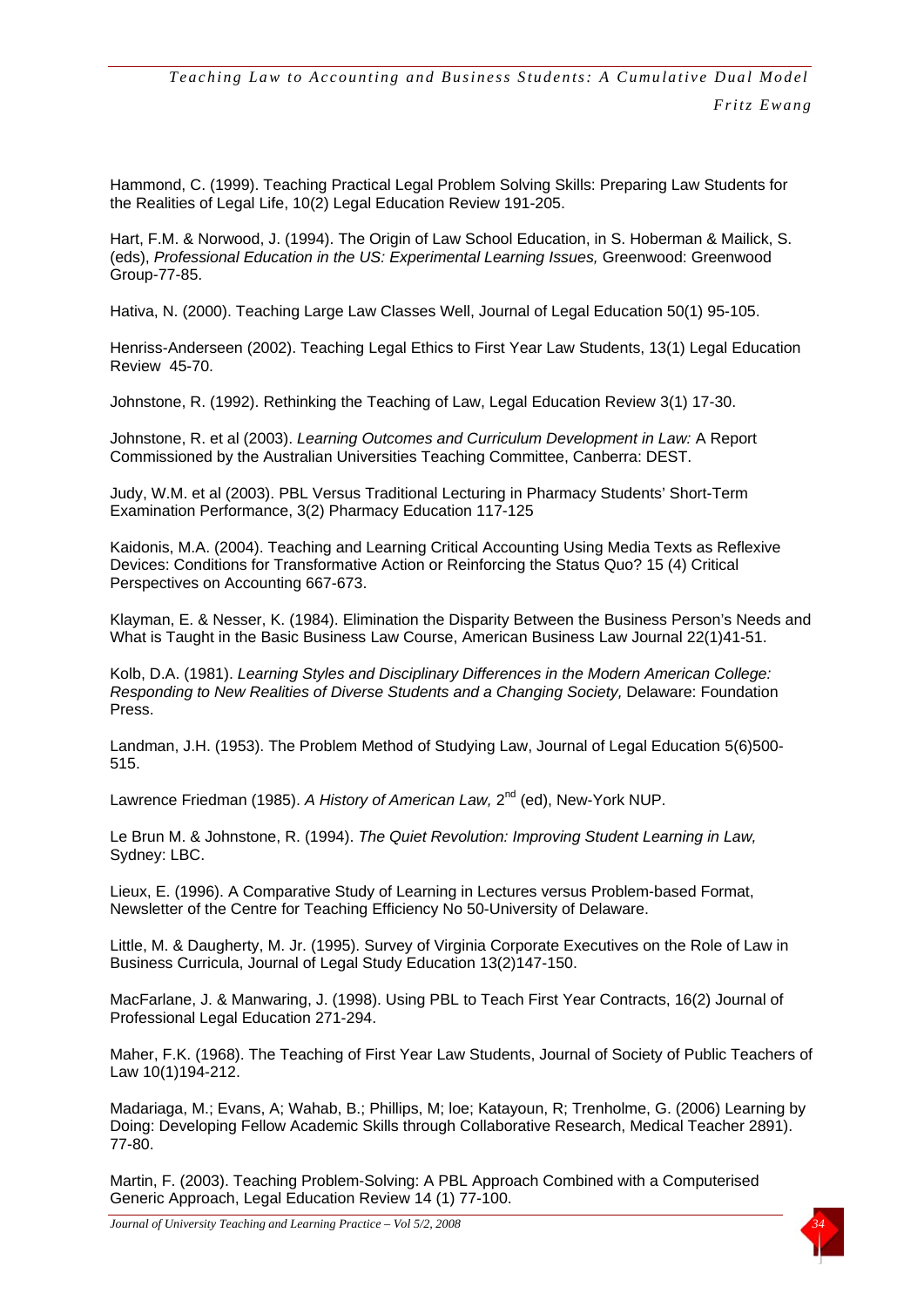Matiru, Mwangi & Schette (1995). *Different Techniques for Teaching Different Groups,* Cape Town: Juta.

Mayo, P; Donnelly, M.B.; Nash, P.P. & Schwartz, R.W. (1993). Students Perceptions of Tutor effectiveness in Problem-Based Surgery Clerkship, Teaching and Learning in Medicine 5(4) 227-233.

McPhee, A. (2002). PBL in Initial Teacher Education: Taking the Agenda Forward, Journal of Education Enquiry 3(1)60-69.

Miller, S.K. (2003). A Comparison of Student Outcomes following Problem-Based Learning Instruction Versus Traditional Lecture Learning in a Graduate Pharmacology Course, 15 (12) Journal of American Academic Nurse Practice 550-565.

Moskovitz, M. (1992). Beyond the Case Method: Its Time to Teach with Problems, Journal of Legal Education 42 (4) 244-260.

Nagarajan, V. (2002). Designing Learning Strategies for Competition Law-Finding Place for Context and PBL, 13(1) Legal Education Review 1-20.

Nathanson, S. (1996). Changing Culture to Teach Problem Solving Skills, 14(2) Journal of Professional Legal Education 143-160.

Nelson, E. (2006). Teaching Law to Students in the Health Care Professions, Health Law Review 11(2)8-24.

Neville, A.J. (1999). The Problem-based Learning Tutor: Teacher? Facilitator? Evaluator? Medical Teacher 21(4) 394-401.

Newble, D. & Clarke, R. (1986). The Approaches to Learning of Students in a Traditional and in an Innovative Problem-Based Medical School, Medical Education 20 (3) 267-273.

Newman, M.G. (1995). *A Comparison of Nursing Students in PBL & the Lecture Method*, Unpublished Master Thesis, University of Alberta.

Norman & Schmidt (1992). The Psychological Basis of Problem-Based Learning: A Review of the Evidence, Academic Medicine 67(8) 557-580.

Pirie, A. (1987). Objectives in Legal Education: The Case for Systematic Instructional Design, Journal of Legal Education 37(5) 576-57.

Pringle, R.K. (1998). Problem-Based Learning: Definitions, uses and Concerns, Journal of Manipulative Physiological Therapy 21(2) 121-125.

Rich, S. et al (2005). Problem-Based Learning versus a Traditional Educational Methodology: A Comparison of Preclinical and Clinical Periodontics Performance, Journal of Dental Education 69(6)649-659.

Saye & Brugh (2002). Scaffolding Critical Reasoning about History and Social Issues in Multimedia-Supported Learning Environments, Educational Technology Research & Development 50(3) 77-96.

Siedel, G. (2000). Six Forces and the Legal Environment of Business: The Relative Value of Business Law Among Business School Core Courses, 37 American Business Law Journal 37(1) 717-731.

Soetendorp, R. & Byles, L. (2000). Law for Non-Lawyers: Facilitating Inter-Professional Dialogue, Working Paper, Centre for Learning in Law Initiative, Bournemouth University.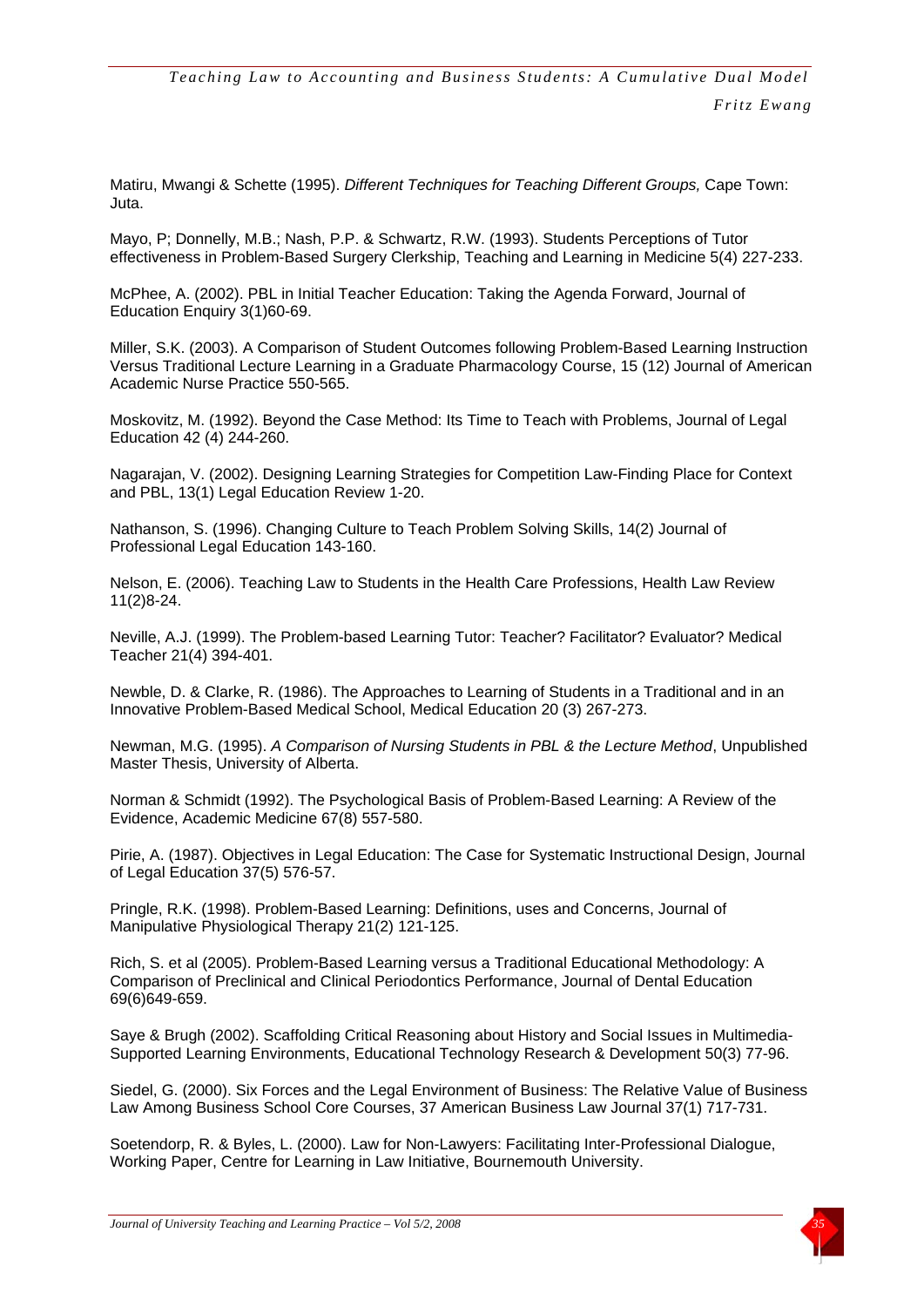Sonsteng, J. (1995). Learning by Doing: Preparing Law Students for the Practice of Law-The Legal Practicum, William Mitchell Law Review 21 (2) 111-136.

Strabd, L.M.; Morley, P.C. & Cipolle, R.J. (1987). A Problem-Based Student-Centered Approach to Pharmacy Education, American Journal of Pharmaceutical Education 51(1)75-79.

The American Accounting Association (Bedford Committee Report) (1986). *The Accounting Education Change Commission*.

Thomas, P.R. & Barn, J.D. (1984). Contextual Dependence of Learning Approaches: The Effects of Assessments, Human Learning 3 (5) 227-240.

Thomson, I. & Babington, J. (2004). It Doesn't Matter What You Teach, Critical Perspectives on Accounting 5(5) 609-628.

Townsend, Winning et al (1997). New PBL Curriculum at the University of Adelaide, Journal of Dental Education 61(4)374-87).

Trigwell, K. & Prosser, N. (1991a). Improving the Quality of Student Learning: The Influence of Learning Context and Student Approaches to Learning on Learning Outcomes, Higher Education 22 (5)251-266.

Vermon & Blake (1993). Does PBL Work: A Meta-Analysis of Evaluative Research, 68 Academic Medicine 550-563.

Walsh, A. (2005). The Tutor in Problem-Based Learning: A Novice's Guide, Working paper, Faculty of Health Sciences, McMaster University.

Walsh, Seymour, Forest et al (1998). Differing Roles of the Tutor in Problem-Based Learning: The Queensland Experience, Journal of Dental Education 62 (9)634-640.

Walton, H.J. & Mathews, M.B. (1989). Essentials of Problem-Based Learning, Medical Education 23 (7) 542-558.

Wang, H.C.; Thompson, P. et al (1999). PBL Approach for Science Teachers' Professional Development, Paper Presented at the Association of Educators of Teachers in Science Annual Meeting, Austin, Texas.

Webb, J. (2004). Why Learning Law is a Complex Business, Working Paper, Centre for Learning in Law Initiative, University of Westminster.

Weinstein, J. (1999). Coming of age: Recognising the Importance of Interdisciplinary Education in Law Practice, 74 Washington Law Review 74(3)319-330.

Whiney, L. (1955). The Problem Method in Legal Education, Western Virginia Law Review 58 (2)144- 160.

White, H. (1996). Dan Tries Problem-based Learning: A Case Study, in White & Richlin (ed), *To Improve the Academy.* 

Winning et al (1997). New PBL Curriculum at the University of Adelaide, Journal of Dental Education 61(4)374-390.

Winslade, N. (1994). Large Group Problem-Based Learning: A Revision from Traditional to Pharmaceutical Care-Based Therapeutics, American Journal of Pharmaceutical Education 58(2) 64- 73.

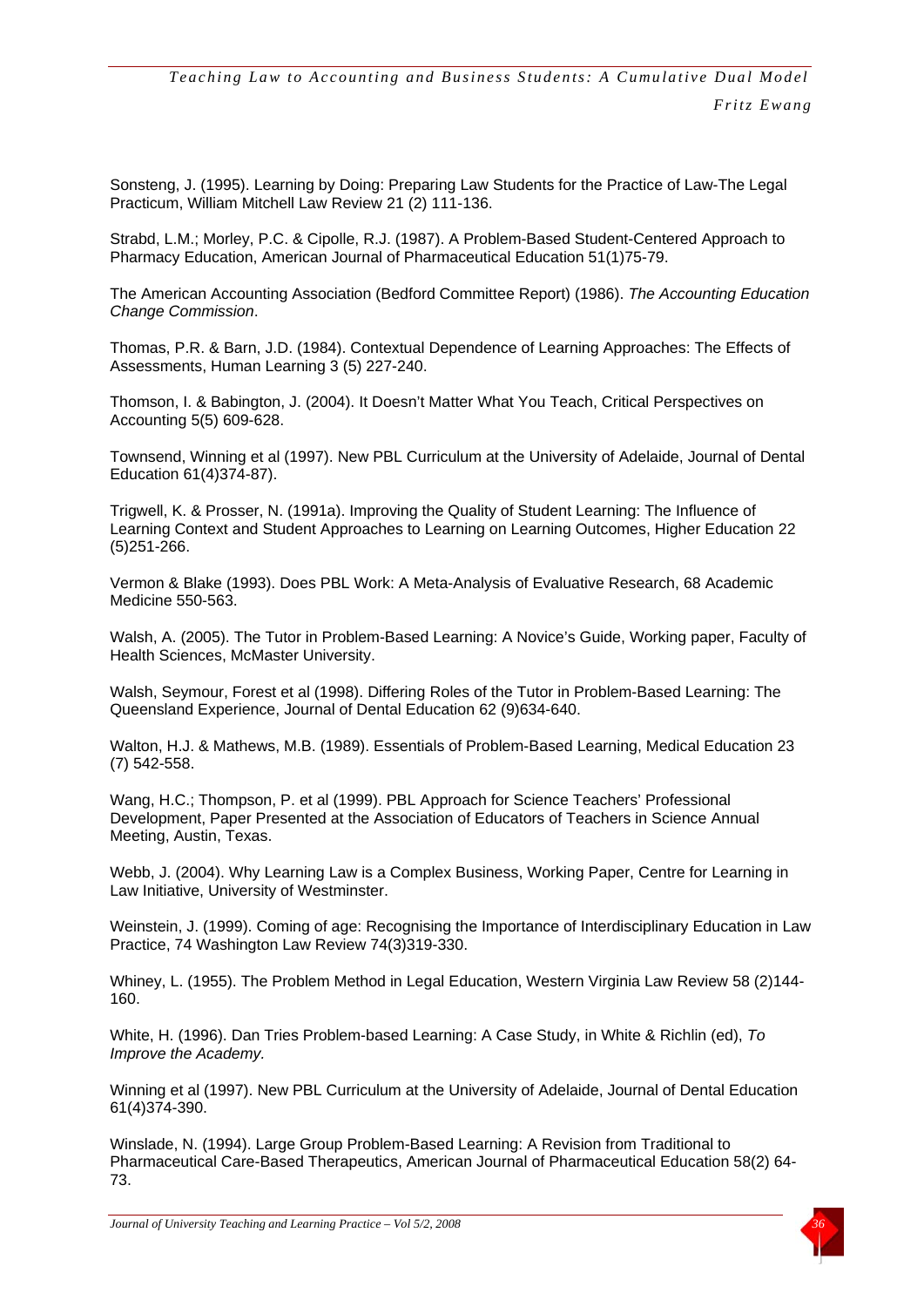<span id="page-24-2"></span>Woellner, R. (1998). Developing and Presenting a Skills Program in the LL.B: A Discussion of Design and Operational Issues, Journal of Professional Legal Education 16 (1) 87-100.

Wood, Brunner & Ross (1976). The Role of Tutoring in Problem Solving, Journal of Child Psychology and Psychiatry and Allied Disciplines 17(1) 89-100.

<span id="page-24-1"></span>Woodward, C. (1996). PBL in Medical Education: Developing an Agenda for Research, Advances in Health Science Education 1(1) 83-94.

Ya-Chen, T.; Kanf, T. et al (1999). Incorporating PBL Concepts into a Lecture-Based Pharmaeconomics Course, 63(2) American J of Pharmaceutical Education 152-180.

Young, N.C. (1998). Problem-Based Learning: Using Cases to Drive the Learning Process, *J Dental Education* 62 (3) 235-241.

#### <span id="page-24-0"></span>*Notes*

1

<sup>i</sup> This teaching method is variously referred to as 'teacher-centered'; 'doctrinal'; 'rote teaching', 'banking method'; 'didactic' teaching) (This article will refer to it as traditional; lecture based learning (hereinafter, as 'LBL').

This approach has also been given different names including 'student-centered'; 'collaborative learning'; 'dialogical' approach. For purpose of this article, it will be called problem-based learning (hereinafter, as 'PBL' tutorials).

Using group means for mid-term, final examinations and end of course numerical averages, there was no significant differences between groups for any of the items measured, suggesting that PBL &

traditional lecture format are equally effective course delivery methods.<br><sup>iv</sup> This evidence is based on face-to-face interview conducted with students. In a similar study by Vida Allen, students perception was the same labelling the study of law as 'boring', 'difficult' and a 'necessary evil' (Vida Allen, 2005).

 $\mathrm{v}$  In the 1960s, McMaster Medical School in Canada introduced a learning environment that was a combination of small group, cooperative self –directed, independent self-assessed PBL. Since then, it has gain grounds in a number of disciplines in Australia.

 $\frac{v}{v}$  IRAC stands for: 'I' =Issues (how to identify the problem, what is the question about and identify the area of law that requires discussion); 'R'= Rules (what is the rule of law which may be found in legislation or case law); 'A'=Analysis (how the legal principles, case and statute law may be applied to the problem to arrive at a solution); 'C'=Conclusion (a tentative conclusion of the solutions or results of the findings). FILS is the same as IRAC and it stands for: 'F'=Facts (identify the key facts and relate them to the problem); 'I'=Issues (identify the legal issues which arise in the problem); 'L'=Laws (explain the general principles and rules of the law in an analytical manner); 'S'=Support (After explaining each legal issue, it is important to support with legal authority or precedents).

vii A modified version will include: step 1-Each student reads individually the problem; step2- Identify the legal issue (s) & define the problem(s) to be discussed (students may have different views, but all should be considered and scribe records the agreed issues; step 3: Brainstorming' session-discussion of the legal issues and applicable rule of law (students draw on each other); Step 4: Analyze the issues or principles into a solution; step 5: group share results as the solution to the problem.

 $VIII$  Based on the results in assignments 1 and 2 and the indicators in table 2, many reasons are attributed to this increase in performance. Firstly, The PBL approach whereby students actively engage in the learning process (including intensive research, interaction and team work communicating skills, techniques in identifying legal issues and providing solution etc) contribute to increasing their analytical and problem solving skills. Secondly, the LBL approach is imperative because without the content knowledge simplified in lectures and notes, students would find it difficult